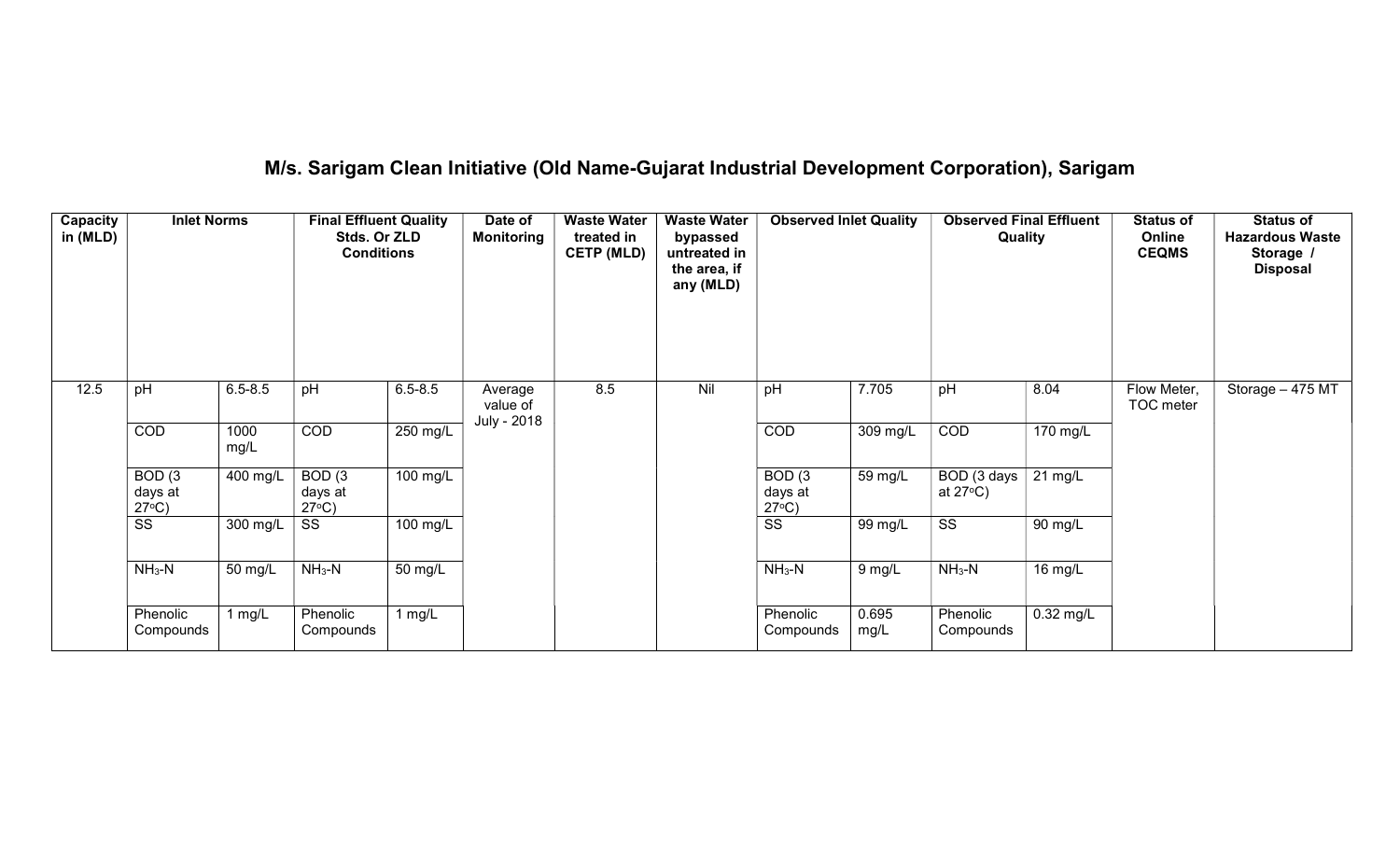## M/s. Vapi Waste & Effluent Management Co. Ltd, Vapi

| Capacity<br>in (MLD) | <b>Inlet Norms</b>    |                  | <b>Final Effluent Quality</b><br>Stds. Or ZLD<br><b>Conditions</b> |                      | Date of<br><b>Monitoring</b> | <b>Waste Water</b><br>treated in<br><b>CETP (MLD)</b> | <b>Waste Water</b><br>bypassed<br>untreated in<br>the area, if<br>any (MLD) | <b>Observed Inlet Quality</b> |            |                        | <b>Observed Final Effluent</b><br>Quality | <b>Status of</b><br>Online<br><b>CEQMS</b> | <b>Status of</b><br><b>Hazardous Waste</b><br>Storage /<br><b>Disposal</b> |
|----------------------|-----------------------|------------------|--------------------------------------------------------------------|----------------------|------------------------------|-------------------------------------------------------|-----------------------------------------------------------------------------|-------------------------------|------------|------------------------|-------------------------------------------|--------------------------------------------|----------------------------------------------------------------------------|
| 55                   | pH                    | $6.5 - 8.5$      | 0.                                                                 | $6.5 - 8.5$          | Average<br>value of          | 55                                                    | Nil                                                                         | pH                            | 7.52       | pH                     | 7.51                                      | pH, Flow<br>Meter, TOC &<br>DO Meter       | Storage- 7592 MT                                                           |
|                      | COD                   | 1000<br>mg/L     | COD                                                                | 250 mg/L             | July - 2018                  |                                                       |                                                                             | COD                           | 895 mg/L   | COD                    | 266 mg/L                                  |                                            | Disposal - 6635<br>MT                                                      |
|                      | <b>BOD</b>            | 400 mg/L         | <b>BOD</b>                                                         | $\overline{30}$ mg/L |                              |                                                       |                                                                             | <b>BOD</b>                    | $259$ mg/L | <b>BOD</b>             | 36 mg/L                                   |                                            |                                                                            |
|                      | SS                    | 300 mg/L $\vert$ | SS                                                                 | 100 mg/L             |                              |                                                       |                                                                             | $\overline{\text{ss}}$        | 255 mg/L   | $\overline{\text{ss}}$ | 98 mg/L                                   |                                            |                                                                            |
|                      | $NH3-N$               | 50 mg/L          | $NH3-N$                                                            | 50 mg/L              |                              |                                                       |                                                                             | $NH3-N$                       | 75 mg/L    | $NH3-N$                | 48 mg/L                                   |                                            |                                                                            |
|                      | Phenolic<br>Compounds | 1 mg/L           | Phenolic<br>Compounds                                              | $1$ mg/L             |                              |                                                       |                                                                             | Phenolic<br>Compounds         | 3.10 mg/L  | Phenolic<br>Compounds  | 0.337 mg/L                                |                                            |                                                                            |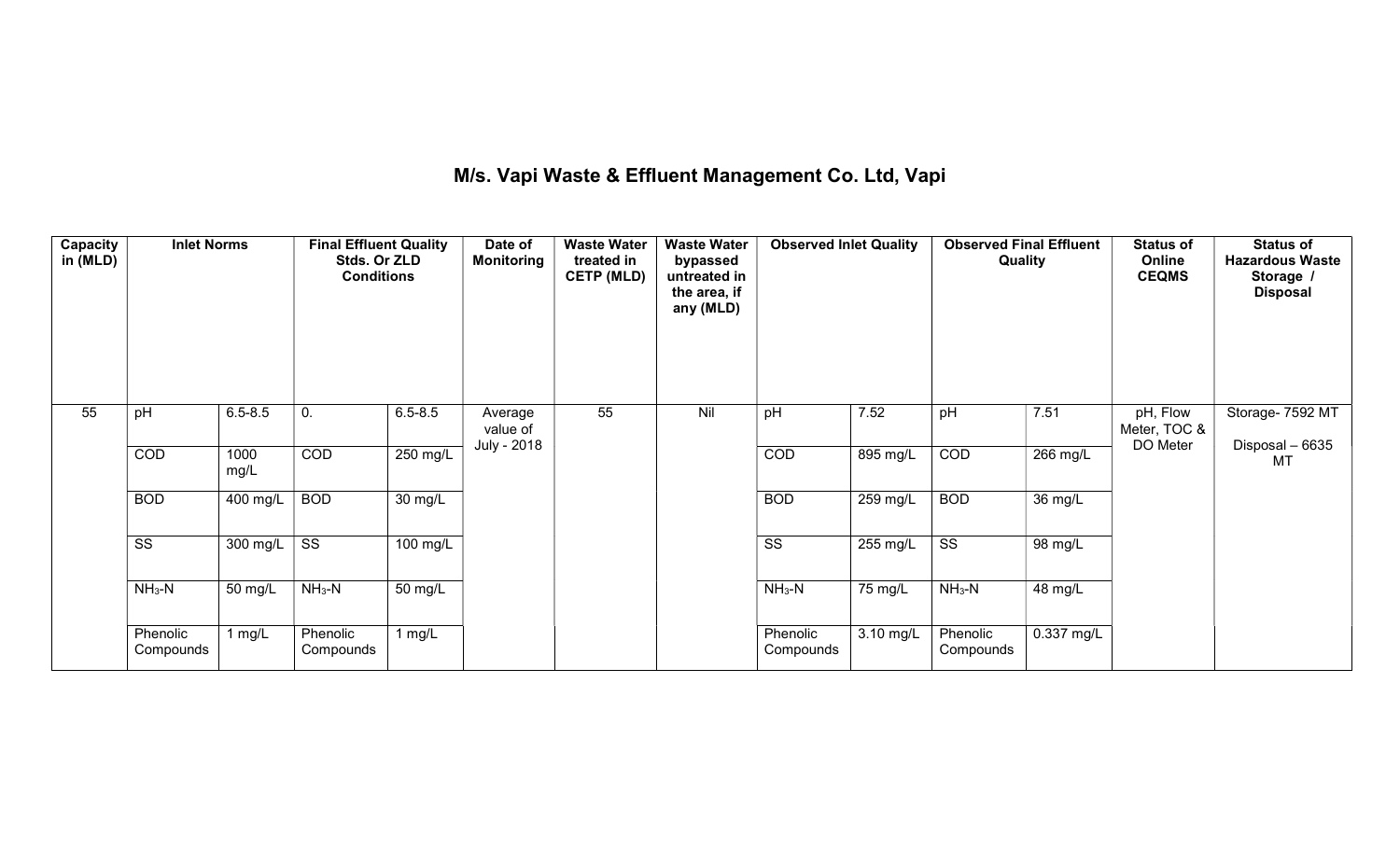## M/s. Sachin Infra Environment Ltd., GIDC-Sachin, Surat

| Capacity<br>in (MLD) | <b>Inlet Norms</b>    |                  | <b>Final Effluent Quality</b><br>Stds. Or ZLD<br><b>Conditions</b> |                      | Date of<br><b>Monitoring</b> | <b>Waste Water</b><br>treated in<br><b>CETP (MLD)</b> | <b>Waste Water</b><br>bypassed<br>untreated in<br>the area, if<br>any (MLD) | <b>Observed Inlet Quality</b> |             | <b>Observed Final Effluent</b><br>Quality |             | <b>Status of</b><br>Online<br><b>CEQMS</b> | <b>Status of</b><br><b>Hazardous Waste</b><br>Storage /<br><b>Disposal</b> |
|----------------------|-----------------------|------------------|--------------------------------------------------------------------|----------------------|------------------------------|-------------------------------------------------------|-----------------------------------------------------------------------------|-------------------------------|-------------|-------------------------------------------|-------------|--------------------------------------------|----------------------------------------------------------------------------|
| 50                   | pH                    | Not<br>Furnished | pH                                                                 | $6.5 - 8.5$          | Average<br>value of          | 40                                                    | Nil                                                                         | pH                            | 7.06        | pH                                        | 7.33        | pH, Flow<br>Meter, TOC                     | Storage - 750 MT                                                           |
|                      | <b>COD</b>            | 1000<br>mg/L     | <b>COD</b>                                                         | $250$ mg/L           | July - 2018                  |                                                       |                                                                             | COD                           | 1051 mg/L   | COD                                       | 275 mg/L    |                                            | Disposal - 38 MT                                                           |
|                      | <b>BOD</b>            | 400 mg/L         | <b>BOD</b>                                                         | 30 mg/L              |                              |                                                       |                                                                             | <b>BOD</b>                    | 341 mg/L    | <b>BOD</b>                                | 28 mg/L     |                                            |                                                                            |
|                      | SS                    | 300 mg/L         | SS                                                                 | 100 mg/L             |                              |                                                       |                                                                             | SS                            | 214 mg/L    | SS                                        | 79 mg/L     |                                            |                                                                            |
|                      | $NH3-N$               | 50 mg/L          | $NH3-N$                                                            | 50 mg/L              |                              |                                                       |                                                                             | $NH3-N$                       | 48 mg/L     | $NH3-N$                                   | 26 mg/L     |                                            |                                                                            |
|                      | Phenolic<br>Compounds | 1 mg/L           | Phenolic<br>Compounds                                              | $\overline{01}$ mg/L |                              |                                                       |                                                                             | Phenolic<br>Compounds         | $0.51$ mg/L | Phenolic<br>Compounds                     | $0.32$ mg/L |                                            |                                                                            |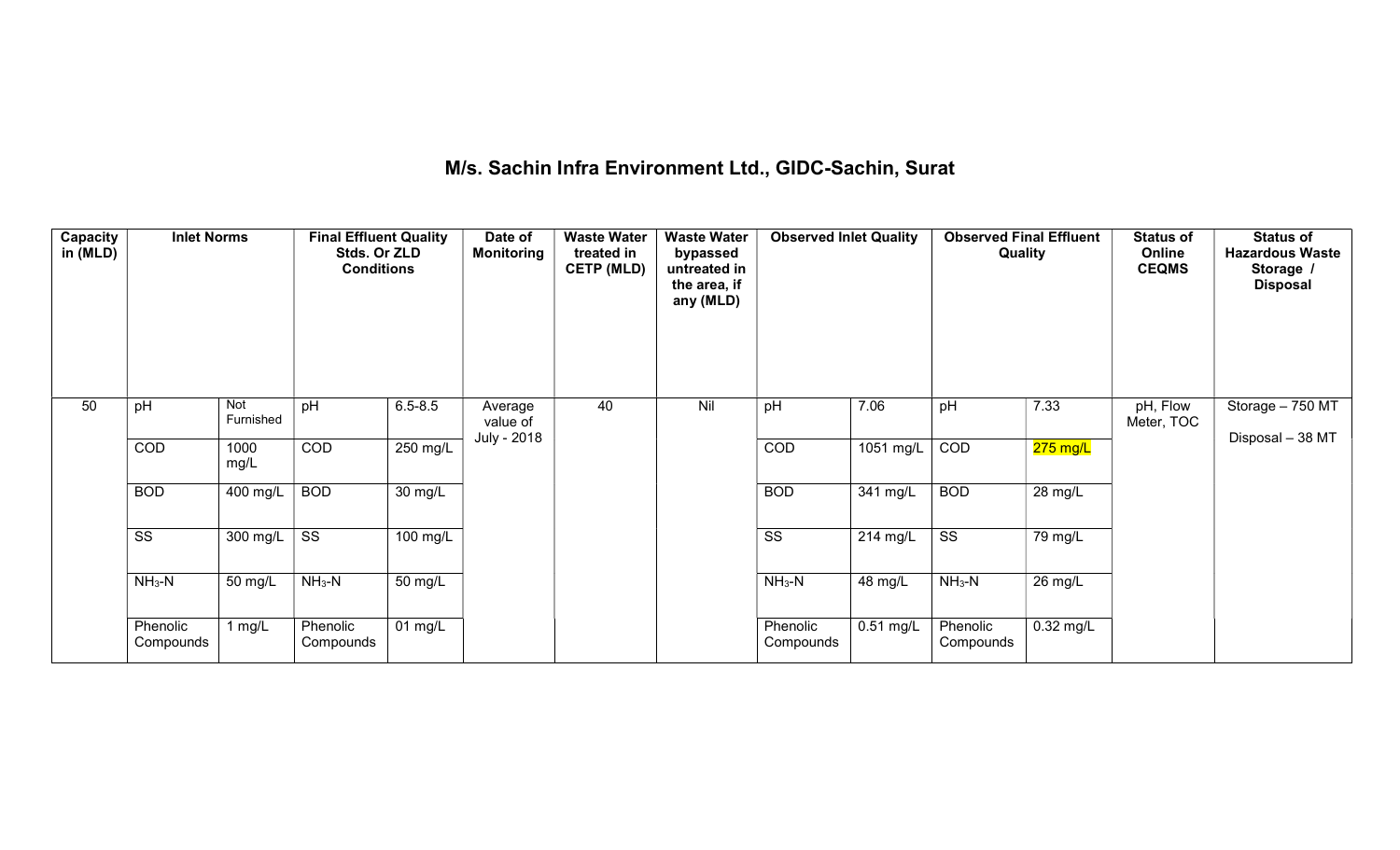#### M/s. Globe Enviro Care Ltd. [chemical units], GIDC-Sachin, Surat

| Capacity<br>in (MLD) | <b>Inlet Norms</b>     |              | <b>Final Effluent Quality</b><br>Stds. Or ZLD<br><b>Conditions</b> |            | Date of<br><b>Monitoring</b>       | <b>Waste Water</b><br>treated in<br><b>CETP (MLD)</b> | <b>Waste Water</b><br>bypassed<br>untreated in<br>the area, if<br>any (MLD) | <b>Observed Inlet Quality</b> |             | <b>Observed Final Effluent</b><br>Quality |                    | <b>Status of</b><br>Online<br><b>CEQMS</b> | <b>Status of</b><br><b>Hazardous Waste</b><br>Storage<br><b>Disposal</b> |
|----------------------|------------------------|--------------|--------------------------------------------------------------------|------------|------------------------------------|-------------------------------------------------------|-----------------------------------------------------------------------------|-------------------------------|-------------|-------------------------------------------|--------------------|--------------------------------------------|--------------------------------------------------------------------------|
| 0.50                 | pH                     | 6.5 to 8.5   | pH                                                                 | 6.5 to 8.5 | Average<br>value of<br>July - 2018 | 0.35                                                  | Nil                                                                         | pH                            | 7.15        | pH                                        | 7.31               | pH, TOC,<br>TSS, Flow<br>meter             | Storage $-29$ MT                                                         |
|                      | COD                    | 3000<br>mg/L | COD                                                                | $250$ mg/L |                                    |                                                       |                                                                             | COD                           | 1350 mg/L   | COD                                       | $257 \text{ mg/L}$ |                                            |                                                                          |
|                      | <b>BOD</b>             | 1200<br>mg/L | <b>BOD</b>                                                         | 30 mg/L    |                                    |                                                       |                                                                             | <b>BOD</b>                    | 398 mg/L    | <b>BOD</b>                                | 28 mg/L            |                                            |                                                                          |
|                      | $\overline{\text{ss}}$ | 300 mg/L     | $\overline{\text{ss}}$                                             | $100$ mg/L |                                    |                                                       |                                                                             | $\overline{\text{ss}}$        | 413 mg/L    | $\overline{\text{ss}}$                    | 121 mg/L           |                                            |                                                                          |
|                      | $NH3-N$                | 50 mg/L      | $NH3-N$                                                            | 50 mg/L    |                                    |                                                       |                                                                             | $NH3-N$                       | 63 mg/L     | $NH3-N$                                   | 37 mg/L            |                                            |                                                                          |
|                      | Phenolic<br>Compounds  | 1 $mg/L$     | Phenolic<br>Compounds                                              | 1 mg/L     |                                    |                                                       |                                                                             | Phenolic<br>Compounds         | $0.58$ mg/L | Phenolic<br>Compounds                     | $0.35$ mg/L        |                                            |                                                                          |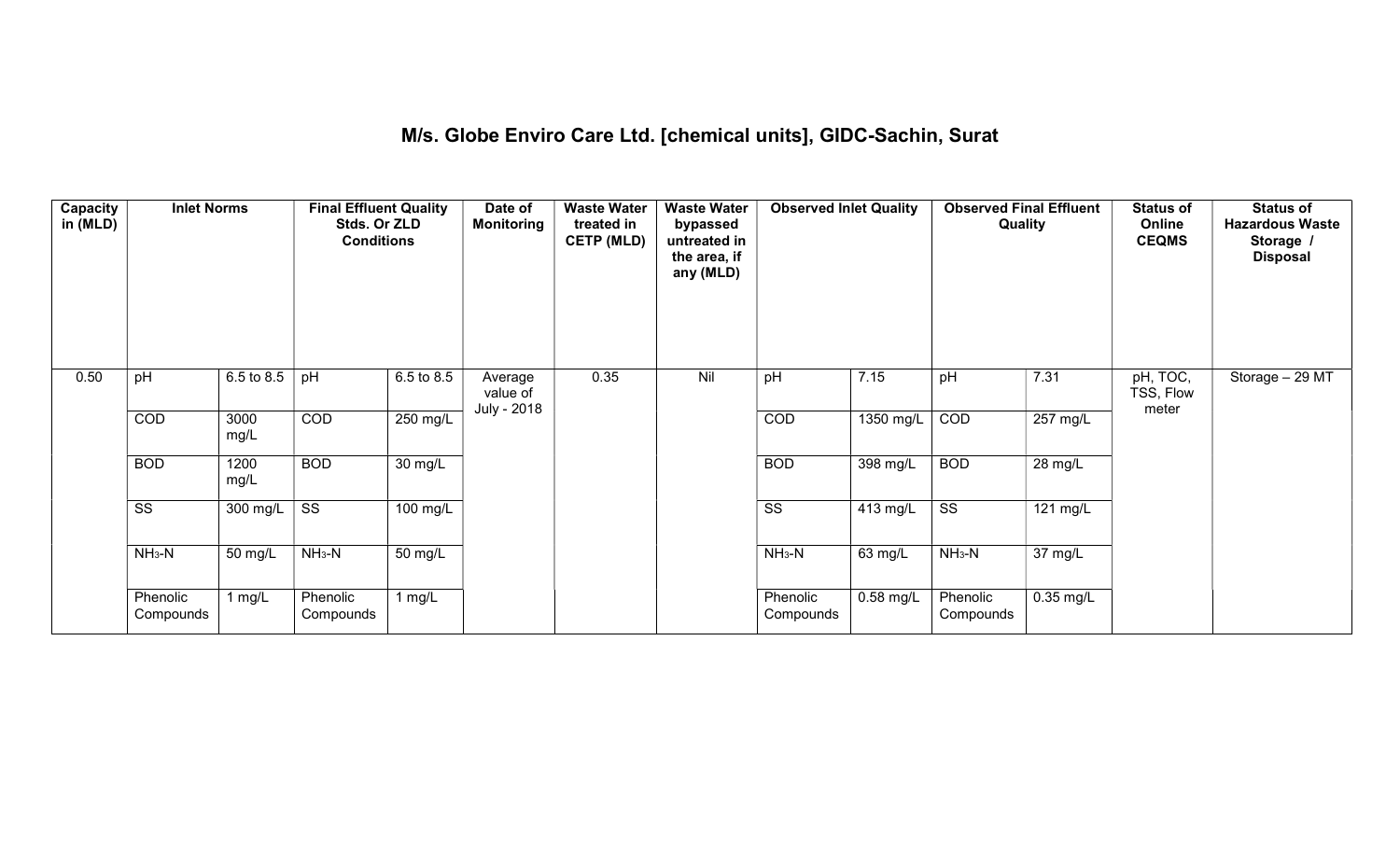## M/s. Pandesara Infrastructure Ltd., GIDC-Pandesara, Surat

| Capacity<br>in (MLD) | <b>Inlet Norms</b>     |                              | <b>Final Effluent Quality</b><br>Stds. Or ZLD<br><b>Conditions</b> |             | Date of<br>Monitoring              | <b>Waste Water</b><br>treated in<br><b>CETP (MLD)</b> | <b>Waste Water</b><br>bypassed<br>untreated in<br>the area, if<br>any (MLD) | <b>Observed Inlet Quality</b> |             | <b>Observed Final Effluent</b><br>Quality |                      | <b>Status of</b><br>Online<br><b>CEQMS</b> | <b>Status of</b><br><b>Hazardous Waste</b><br>Storage /<br><b>Disposal</b> |
|----------------------|------------------------|------------------------------|--------------------------------------------------------------------|-------------|------------------------------------|-------------------------------------------------------|-----------------------------------------------------------------------------|-------------------------------|-------------|-------------------------------------------|----------------------|--------------------------------------------|----------------------------------------------------------------------------|
| 100                  | pH                     | $6.5 - 8.5$                  | pH                                                                 | $6.5 - 8.5$ | Average<br>value of<br>July - 2018 | 88                                                    | Nil                                                                         | pH                            | 7.14        | pH                                        | 7.70                 | pH, Flow<br>Meter, TOC,<br>COD             | Storage - 1500 MT                                                          |
|                      | COD                    | 1000<br>mg/L                 | COD                                                                | 250 mg/L    |                                    |                                                       |                                                                             | COD                           | 1188 mg/L   | COD                                       | $276$ mg/L           |                                            |                                                                            |
|                      | <b>BOD</b>             | 400 mg/L                     | <b>BOD</b>                                                         | 30 mg/L     |                                    |                                                       |                                                                             | <b>BOD</b>                    | 355 mg/L    | <b>BOD</b>                                | $\overline{27}$ mg/L |                                            |                                                                            |
|                      | $\overline{\text{ss}}$ | 300 mg/L                     | $\overline{\text{ss}}$                                             | 100 mg/L    |                                    |                                                       |                                                                             | $\overline{\text{ss}}$        | 288 mg/L    | $\overline{\text{ss}}$                    | 18 mg/L              |                                            |                                                                            |
|                      | $NH3-N$                | 50 mg/L                      | $NH3-N$                                                            | 50 mg/L     |                                    |                                                       |                                                                             | $NH3-N$                       | 31 mg/L     | $NH3-N$                                   | 14 mg/L              |                                            |                                                                            |
|                      | Phenolic<br>Compounds  | $\overline{0}1 \text{ mg/L}$ | Phenolic<br>Compounds                                              | 01 mg/L     |                                    |                                                       |                                                                             | Phenolic<br>Compounds         | $0.53$ mg/L | Phenolic<br>Compounds                     | $0.23$ mg/L          |                                            |                                                                            |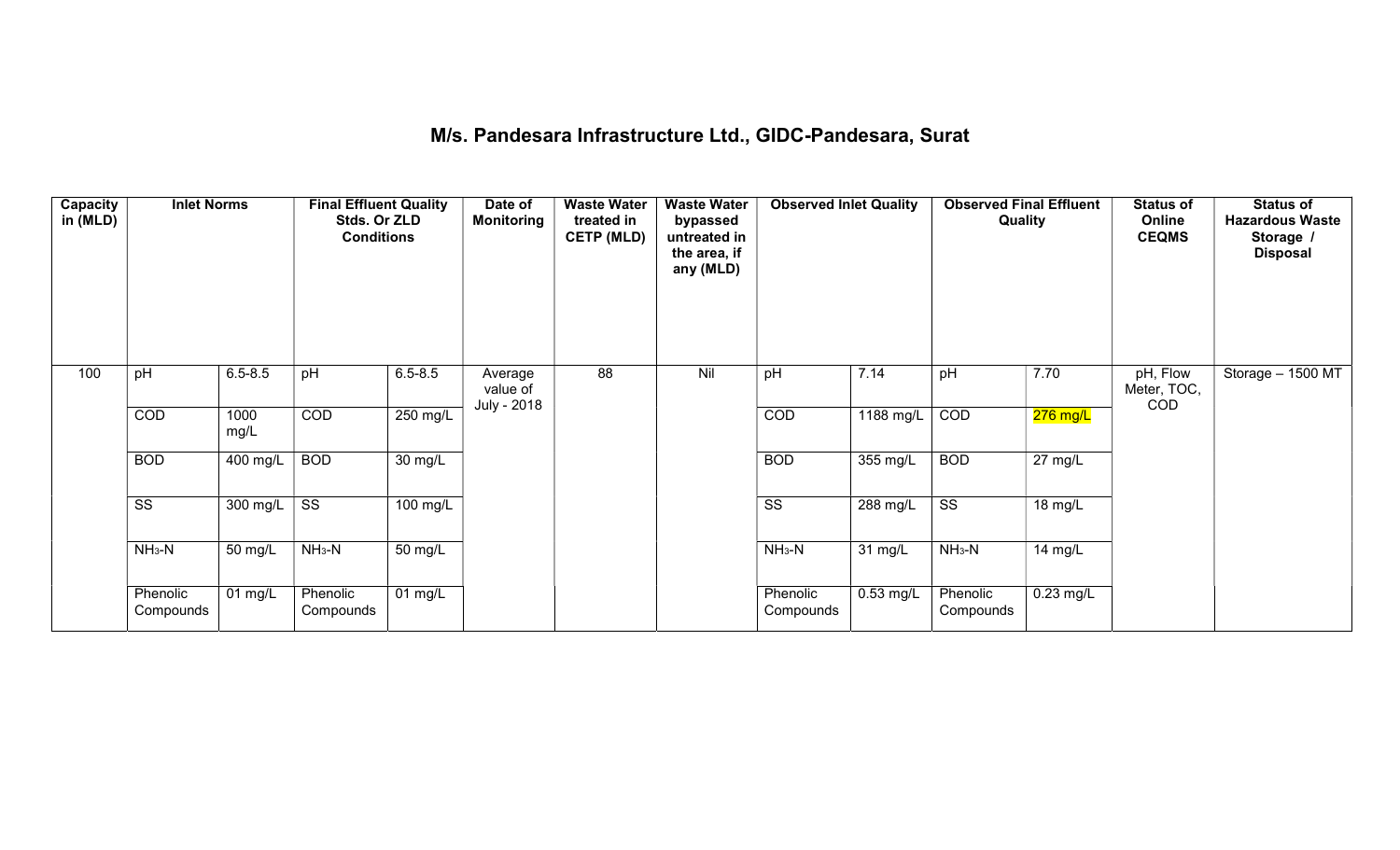#### M/s. Palsana Enviro Protection Ltd., (PEPL), Kadodara, Surat

| Capacity<br>in (MLD) | <b>Inlet Norms</b>     |              | <b>Final Effluent Quality</b><br>Stds. Or ZLD<br><b>Conditions</b> |                      | Date of<br><b>Monitoring</b>       | <b>Waste Water</b><br>treated in<br><b>CETP (MLD)</b> | <b>Waste Water</b><br>bypassed<br>untreated in<br>the area, if<br>any (MLD) | <b>Observed Inlet Quality</b> |                       | <b>Observed Final Effluent</b><br>Quality |             | <b>Status of</b><br>Online<br><b>CEQMS</b> | <b>Status of</b><br><b>Hazardous Waste</b><br>Storage /<br><b>Disposal</b> |
|----------------------|------------------------|--------------|--------------------------------------------------------------------|----------------------|------------------------------------|-------------------------------------------------------|-----------------------------------------------------------------------------|-------------------------------|-----------------------|-------------------------------------------|-------------|--------------------------------------------|----------------------------------------------------------------------------|
| 100                  | pH                     | 6.5 to 8.5   | pH                                                                 | 6.5 to 8.5           | Average<br>value of<br>July - 2018 | 95                                                    | Nil                                                                         | pH                            | 7.10                  | pH                                        | 7.36        | pH, Flow<br>Meter, COD,<br>BOD, TSS        | Storage- 600 MT<br>Disposal- 112 MT                                        |
|                      | COD                    | 1000<br>mg/L | COD                                                                | $250$ mg/L           |                                    |                                                       |                                                                             | COD                           | $\overline{997}$ mg/L | COD                                       | $280$ mg/L  |                                            |                                                                            |
|                      | <b>BOD</b>             | 400 mg/L     | <b>BOD</b>                                                         | $\overline{30}$ mg/L |                                    |                                                       |                                                                             | <b>BOD</b>                    | 310 mg/L              | <b>BOD</b>                                | 28 mg/L     |                                            |                                                                            |
|                      | $\overline{\text{SS}}$ | 300 mg/L     | $\overline{\text{ss}}$                                             | $100$ mg/L           |                                    |                                                       |                                                                             | $\overline{\text{ss}}$        | $168$ mg/L            | $\overline{\text{ss}}$                    | 92 mg/L     |                                            |                                                                            |
|                      | $NH3-N$                | 50 mg/L      | $NH3-N$                                                            | 50 mg/L              |                                    |                                                       |                                                                             | $NH3-N$                       | 35 mg/L               | $NH_3-N$                                  | 16 mg/L     |                                            |                                                                            |
|                      | Phenolic<br>Compounds  | 1 $mg/L$     | Phenolic<br>Compounds                                              | 1 $mg/L$             |                                    |                                                       |                                                                             | Phenolic<br>Compounds         | $0.51$ mg/L           | Phenolic<br>Compounds                     | $0.27$ mg/L |                                            |                                                                            |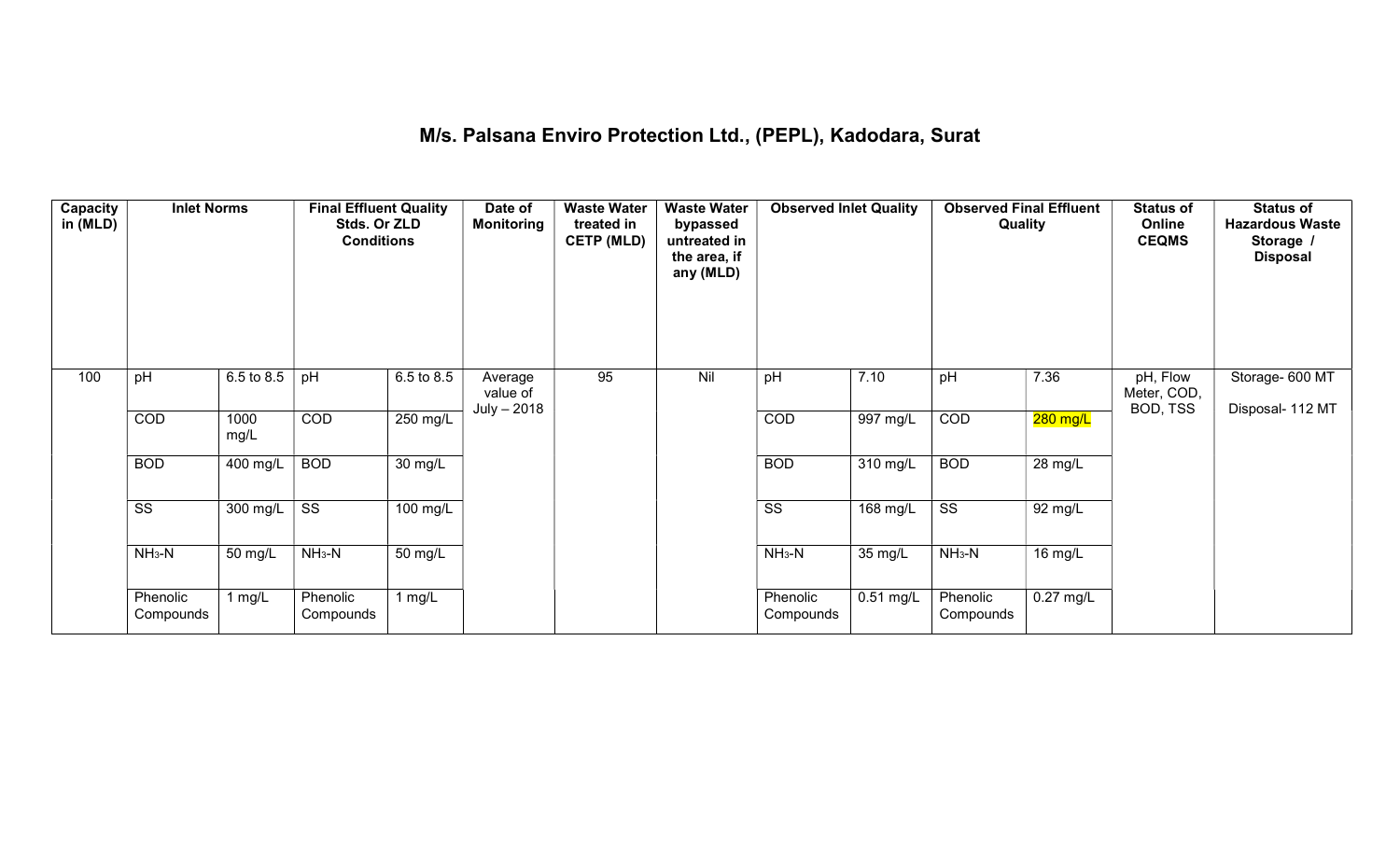## M/s. New Palsana Industrial Co. Op. Society Ltd., Palsana, Surat

| Capacity<br>in (MLD) | <b>Inlet Norms</b>     |                       | <b>Final Effluent Quality</b><br>Stds. Or ZLD<br><b>Conditions</b> |                       | Date of<br><b>Monitoring</b>       | <b>Waste Water</b><br>treated in<br><b>CETP (MLD)</b> | <b>Waste Water</b><br>bypassed<br>untreated in<br>the area, if<br>any (MLD) | <b>Observed Inlet Quality</b> |                    | <b>Observed Final Effluent</b><br><b>Quality</b> |                       | <b>Status of</b><br>Online<br><b>CEQMS</b> | <b>Status of</b><br><b>Hazardous Waste</b><br>Storage /<br><b>Disposal</b> |
|----------------------|------------------------|-----------------------|--------------------------------------------------------------------|-----------------------|------------------------------------|-------------------------------------------------------|-----------------------------------------------------------------------------|-------------------------------|--------------------|--------------------------------------------------|-----------------------|--------------------------------------------|----------------------------------------------------------------------------|
| 45                   | pH                     | $6.5 - 8.5$           | pH                                                                 | $6.5 - 8.5$           | Average<br>value of<br>July - 2018 | $\overline{22}$                                       | Nil                                                                         | pH                            | 7.32               | pH                                               | 7.65                  | pH, Flow<br>meter, COD,<br>BOD, TSS        | Storage - 150 MT<br>Disposal - 45 MT                                       |
|                      | COD                    | 1000<br>mg/L          | COD                                                                | $250$ mg/L            |                                    |                                                       |                                                                             | COD                           | 872 mg/L           | COD                                              | $\overline{164}$ mg/L |                                            |                                                                            |
|                      | <b>BOD</b>             | $\overline{400}$ mg/L | <b>BOD</b>                                                         | $\overline{30}$ mg/L  |                                    |                                                       |                                                                             | <b>BOD</b>                    | 235 mg/L           | <b>BOD</b>                                       | $25 \text{ mg/L}$     |                                            |                                                                            |
|                      | $\overline{\text{ss}}$ | 300 mg/L              | $\overline{\text{ss}}$                                             | $\overline{560}$ mg/L |                                    |                                                       |                                                                             | $\overline{\text{ss}}$        | $156 \text{ mg/L}$ | $\overline{\text{ss}}$                           | 8 mg/L                |                                            |                                                                            |
|                      | $NH3-N$                | 50 mg/L               | $NH_3-N$                                                           | 50 mg/L               |                                    |                                                       |                                                                             | $NH3-N$                       | 29 mg/L            | $NH_3-N$                                         | 11 $mg/L$             |                                            |                                                                            |
|                      | Phenolic<br>Compounds  | 1 mg/ $L$             | Phenolic<br>Compounds                                              | 1 $mg/L$              |                                    |                                                       |                                                                             | Phenolic<br>Compounds         | $0.42$ mg/L        | Phenolic<br>Compounds                            | $0.23$ mg/L           |                                            |                                                                            |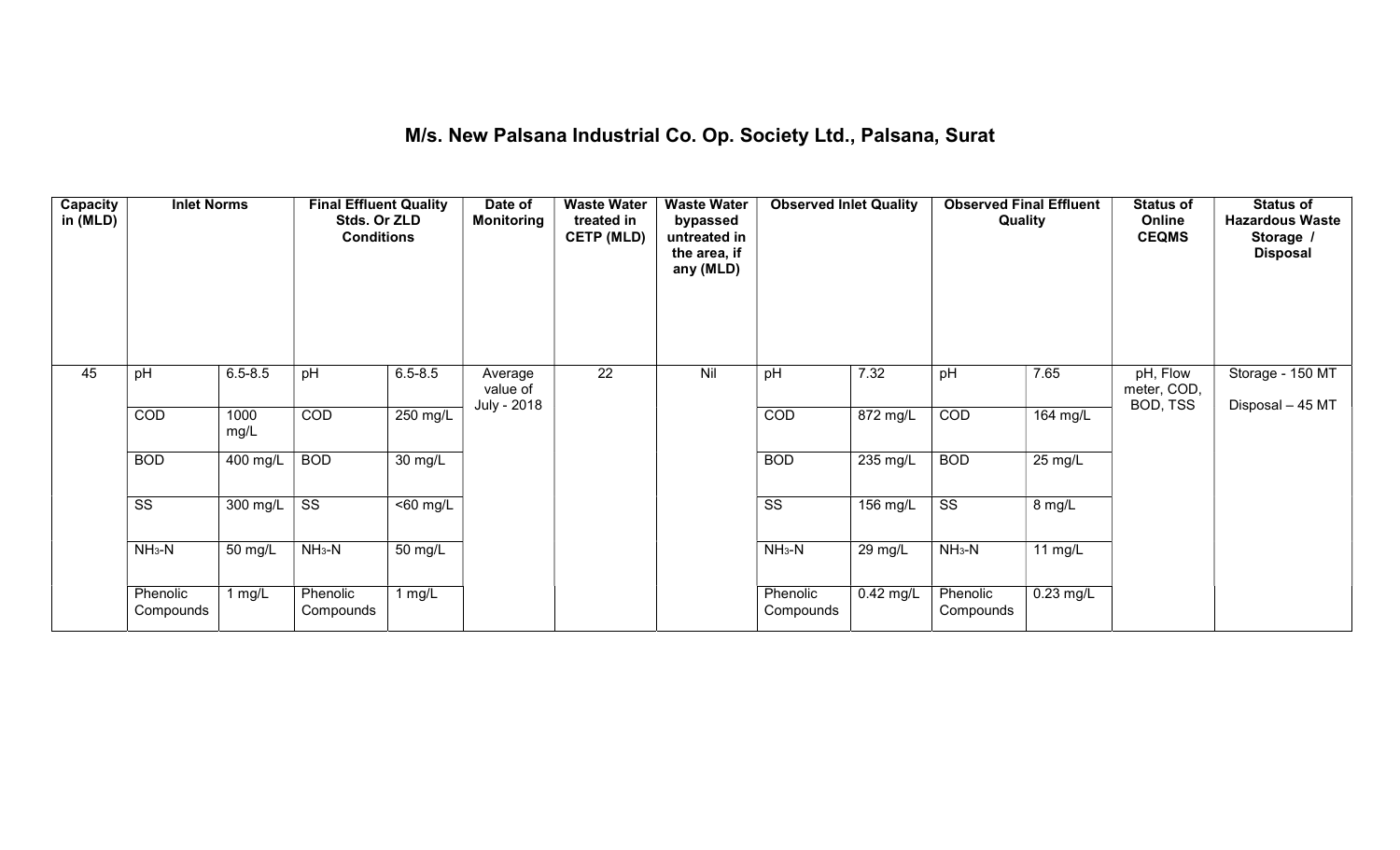#### M/s. Gujarat Eco Textile Park Pvt Ltd, Palsana, Surat

| Capacity<br>in (MLD) | <b>Inlet Norms</b>     |                  | <b>Final Effluent Quality</b><br>Stds. Or ZLD<br><b>Conditions</b> |                      | Date of<br><b>Monitoring</b>       | <b>Waste Water</b><br>treated in<br><b>CETP (MLD)</b> | <b>Waste Water</b><br>bypassed<br>untreated in<br>the area, if<br>any (MLD) | <b>Observed Inlet Quality</b> |             | Quality                | <b>Observed Final Effluent</b> | <b>Status of</b><br>Online<br><b>CEQMS</b> | <b>Status of</b><br><b>Hazardous Waste</b><br>Storage /<br><b>Disposal</b> |
|----------------------|------------------------|------------------|--------------------------------------------------------------------|----------------------|------------------------------------|-------------------------------------------------------|-----------------------------------------------------------------------------|-------------------------------|-------------|------------------------|--------------------------------|--------------------------------------------|----------------------------------------------------------------------------|
| 60                   | pH                     | $6.5 - 8.5$      | pH                                                                 | 6.5 to 8.5           | Average<br>value of<br>July - 2018 | 35                                                    | Nil                                                                         | pH                            | 7.42        | pH                     | 7.96                           | pH, Flow<br>Meter, COD<br>Meter            | Storage - 230 MT                                                           |
|                      | COD                    | 1000<br>mg/L     | COD                                                                | 250 mg/L             |                                    |                                                       |                                                                             | COD                           | 702 mg/L    | COD                    | $\overline{197}$ mg/L          | including<br><b>TOC</b>                    |                                                                            |
|                      | <b>BOD</b>             | 400 mg/L         | <b>BOD</b>                                                         | 100 mg/L             |                                    |                                                       |                                                                             | <b>BOD</b>                    | 215 mg/L    | <b>BOD</b>             | 25 mg/L                        |                                            |                                                                            |
|                      | $\overline{\text{ss}}$ | 300 mg/L $\vert$ | $\overline{\text{ss}}$                                             | $\overline{50}$ mg/L |                                    |                                                       |                                                                             | $\overline{\text{ss}}$        | $200$ mg/L  | $\overline{\text{ss}}$ | 28 mg/L                        |                                            |                                                                            |
|                      | $NH3-N$                | 50 mg/L          | $NH_3-N$                                                           | 50 mg/L              |                                    |                                                       |                                                                             | $NH_3-N$                      | 31 mg/L     | $NH3-N$                | 11 mg/L                        |                                            |                                                                            |
|                      | Phenolic<br>Compounds  |                  | Phenolic<br>Compounds                                              | 1 $mg/L$             |                                    |                                                       |                                                                             | Phenolic<br>Compounds         | $0.23$ mg/L | Phenolic<br>Compounds  | $0.35$ mg/L                    |                                            |                                                                            |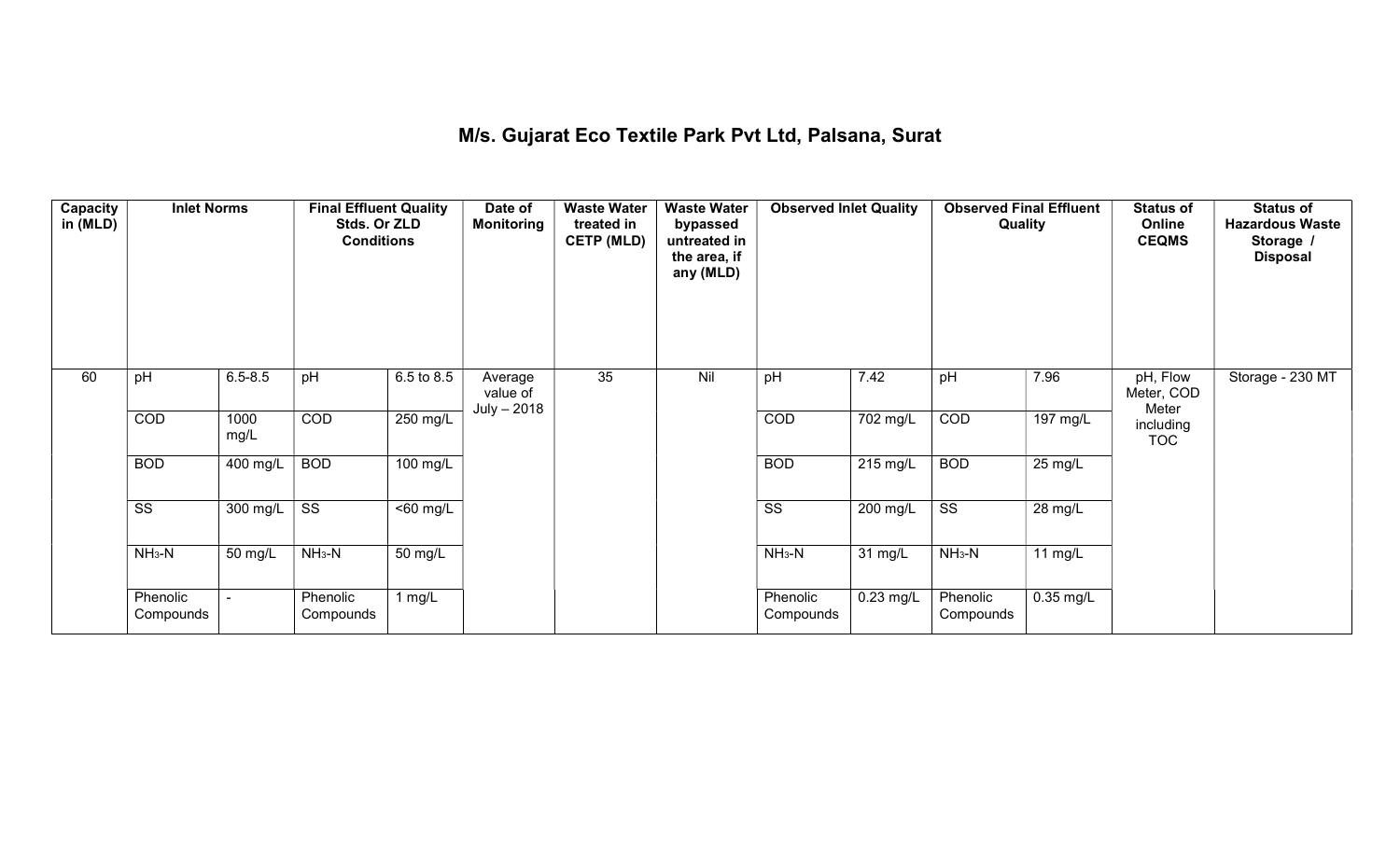## M/s. Fairdeal Textile Parks Pvt. Ltd, Kosamaba, Surat

| Capacity<br>in (MLD) | <b>Inlet Norms</b>     |                | <b>Final Effluent Quality</b><br>Stds. Or ZLD<br><b>Conditions</b> |                       | Date of<br><b>Monitoring</b> | <b>Waste Water</b><br>treated in<br><b>CETP (MLD)</b> | <b>Waste Water</b><br>bypassed<br>untreated in<br>the area, if<br>any (MLD) | Ob<br>served Inlet Quality |                          | <b>Observed Final Effluent</b><br>Quality |                | <b>Status of</b><br>Online<br><b>CEQMS</b> | <b>Status of</b><br><b>Hazardous Waste</b><br>Storage /<br><b>Disposal</b> |
|----------------------|------------------------|----------------|--------------------------------------------------------------------|-----------------------|------------------------------|-------------------------------------------------------|-----------------------------------------------------------------------------|----------------------------|--------------------------|-------------------------------------------|----------------|--------------------------------------------|----------------------------------------------------------------------------|
| 2.25                 | pH                     |                | pH                                                                 | $6.5 \text{ to } 8.5$ | No visit in<br>the month     | 1.00                                                  | Nil                                                                         | pH                         | ۰                        | pH                                        | ۰              | pH, Flow<br>Meter                          |                                                                            |
|                      | COD                    | 500 mg/L       | COD                                                                | 100 mg/L              | $of$ July $-$<br>2018        |                                                       |                                                                             | COD                        | $\blacksquare$           | COD                                       | $\blacksquare$ |                                            |                                                                            |
|                      | <b>BOD</b>             | $200$ mg/L     | <b>BOD</b>                                                         | $\overline{30}$ mg/L  |                              |                                                       |                                                                             | <b>BOD</b>                 | $\overline{\phantom{0}}$ | <b>BOD</b>                                | ٠              |                                            |                                                                            |
|                      | $\overline{\text{ss}}$ |                | $\overline{\text{ss}}$                                             | $50$ mg/L             |                              |                                                       |                                                                             | $\overline{\text{ss}}$     | $\blacksquare$           | $\overline{\text{ss}}$                    | $\blacksquare$ |                                            |                                                                            |
|                      | $NH_3-N$               | $\blacksquare$ | $NH3-N$                                                            | 50 mg/L               |                              |                                                       |                                                                             | $NH3-N$                    | $\sim$                   | $NH3-N$                                   | $\blacksquare$ |                                            |                                                                            |
|                      | Phenolic<br>Compounds  |                | Phenolic<br>Compounds                                              | 1 $mg/L$              |                              |                                                       |                                                                             | Phenolic<br>Compounds      |                          | Phenolic<br>Compounds                     |                |                                            |                                                                            |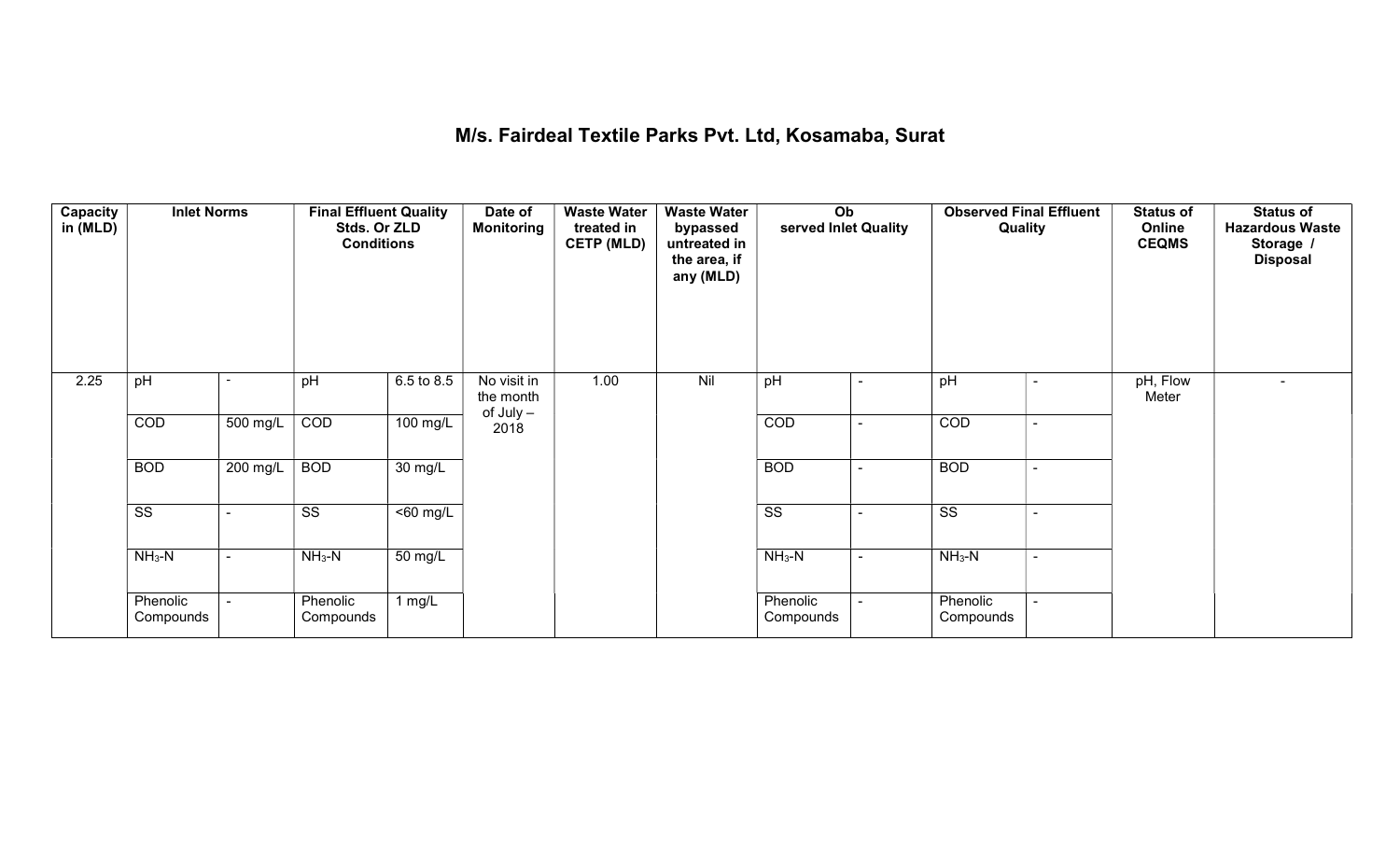## M/s. Panoli Enviro Technology Ltd., GIDC-Panoil, Bharuch

| Capacity<br>in (MLD) | <b>Inlet Norms</b>     |              | <b>Final Effluent Quality</b><br>Stds. Or ZLD<br><b>Conditions</b> |             | Date of<br><b>Monitoring</b> | <b>Waste Water</b><br>treated in<br><b>CETP (MLD)</b> | <b>Waste Water</b><br>bypassed<br>untreated in<br>the area, if<br>any (MLD) | <b>Observed Inlet Quality</b> |               | <b>Observed Final Effluent</b><br>Quality |                   | <b>Status of</b><br>Online<br><b>CEQMS</b> | <b>Status of</b><br><b>Hazardous Waste</b><br>Storage /<br><b>Disposal</b> |
|----------------------|------------------------|--------------|--------------------------------------------------------------------|-------------|------------------------------|-------------------------------------------------------|-----------------------------------------------------------------------------|-------------------------------|---------------|-------------------------------------------|-------------------|--------------------------------------------|----------------------------------------------------------------------------|
| 1.00                 | pH                     |              | pH                                                                 | $5.5 - 8.5$ | Average<br>value of          | 0.35                                                  | Nil                                                                         | pH                            | 7.35          | pH                                        | 7.67              | pH, Flow<br>Meter, TOC                     | Storage - 100 MT                                                           |
|                      | COD                    | 3500<br>mg/L | COD                                                                | 500 mg/L    | July - 2018                  |                                                       |                                                                             | COD                           | 2758 mg/L     | COD                                       | 824 mg/L          |                                            |                                                                            |
|                      | <b>BOD</b>             | 1000<br>mg/L | <b>BOD</b>                                                         | 100 mg/L    |                              |                                                       |                                                                             | <b>BOD</b>                    | 896 mg/L      | <b>BOD</b>                                | 28 mg/L           |                                            |                                                                            |
|                      | $\overline{\text{ss}}$ |              | $\overline{\text{ss}}$                                             | 100 mg/L    |                              |                                                       |                                                                             | $\overline{\text{ss}}$        | $160$ mg/L    | $\overline{\text{ss}}$                    | $65 \text{ mg/L}$ |                                            |                                                                            |
|                      | $NH3-N$                | 100 mg/L     | $NH3-N$                                                            | 50 mg/L     |                              |                                                       |                                                                             | $NH3-N$                       | 101 mg/L      | $NH3-N$                                   | 75 mg/L           |                                            |                                                                            |
|                      | Phenolic<br>Compounds  | 1 $mg/L$     | Phenolic<br>Compounds                                              | 1 $mg/L$    |                              |                                                       |                                                                             | Phenolic<br>Compounds         | 4.995<br>mg/L | Phenolic<br>Compounds                     | 0.965 mg/L        |                                            |                                                                            |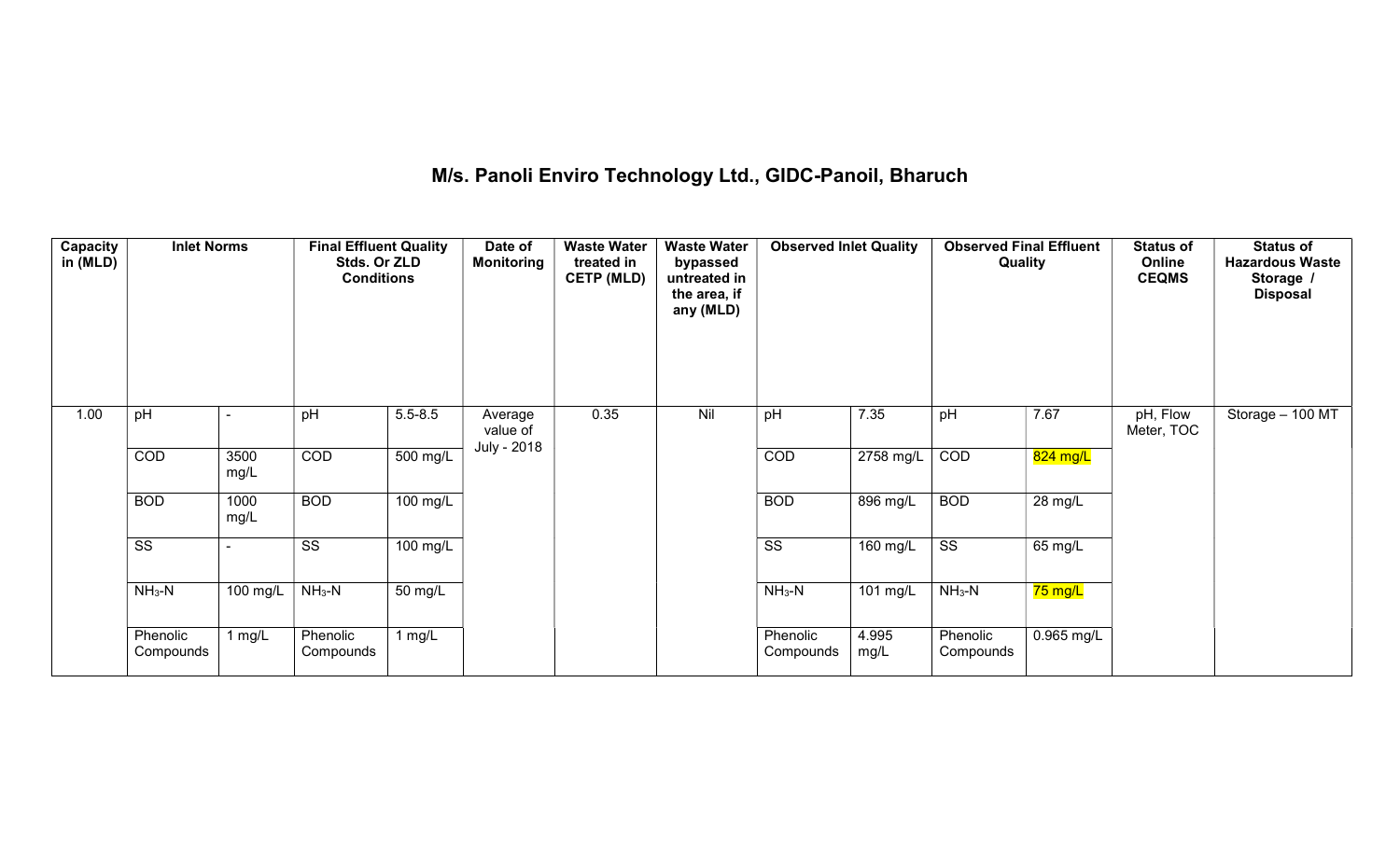## M/s. Enviro Technology Ltd., GIDC-Ankleshwar, Bharuch

| Capacity<br>in (MLD) | <b>Inlet Norms</b>                              |                       | <b>Final Effluent Quality</b><br>Stds. Or ZLD<br><b>Conditions</b> |                      | Date of<br><b>Monitoring</b>       | <b>Waste Water</b><br>treated in<br><b>CETP (MLD)</b> | <b>Waste Water</b><br>bypassed<br>untreated in<br>the area, if<br>any (MLD) | <b>Observed Inlet Quality</b>        |                   | <b>Observed Final Effluent</b><br>Quality |                   | <b>Status of</b><br>Online<br><b>CEQMS</b> | <b>Status of</b><br><b>Hazardous Waste</b><br>Storage /<br><b>Disposal</b> |
|----------------------|-------------------------------------------------|-----------------------|--------------------------------------------------------------------|----------------------|------------------------------------|-------------------------------------------------------|-----------------------------------------------------------------------------|--------------------------------------|-------------------|-------------------------------------------|-------------------|--------------------------------------------|----------------------------------------------------------------------------|
| 1.80                 | pH                                              |                       | pH                                                                 | $5.5 - 8.5$          | Average<br>value of<br>July - 2018 | 1.10                                                  | Nil                                                                         | pH                                   | 6.925             | pH                                        | 7.3               | pH, Flow,<br>COD, BOD,<br>TSS, TOC         |                                                                            |
|                      | COD                                             | 11000<br>mg/L         | COD                                                                | 1000<br>mg/L         |                                    |                                                       |                                                                             | COD                                  | 3048 mg/L         | COD                                       | 691 mg/L          |                                            |                                                                            |
|                      | BOD <sub>(3</sub><br>days at<br>$27^{\circ}C$ ) | 3600<br>mg/L          | BOD(3)<br>days at<br>$27^{\circ}C$ )                               | 200 mg/L             |                                    |                                                       |                                                                             | BOD(3)<br>days at<br>$27^{\circ}C$ ) | 999 mg/L          | BOD(3)<br>days at<br>$27^{\circ}C$ )      | $25 \text{ mg/L}$ |                                            |                                                                            |
|                      | $\overline{\text{ss}}$                          |                       | SS                                                                 | 100 mg/L             |                                    |                                                       |                                                                             | $\overline{\text{ss}}$               | 183 mg/L          | SS                                        | 33 mg/L           |                                            |                                                                            |
|                      | $NH3-N$                                         | $\overline{100}$ mg/L | $NH3-N$                                                            | $\overline{50}$ mg/L |                                    |                                                       |                                                                             | $NH3-N$                              | $23 \text{ mg/L}$ | $NH3-N$                                   | $21 \text{ mg/L}$ |                                            |                                                                            |
|                      | Phenolic<br>Compounds                           | 1 mg/L                | Phenolic<br>Compounds                                              | 1 $mg/L$             |                                    |                                                       |                                                                             | Phenolic<br>Compounds                | 3.34 mg/L         | Phenolic<br>Compounds                     | $0.23$ mg/L       |                                            |                                                                            |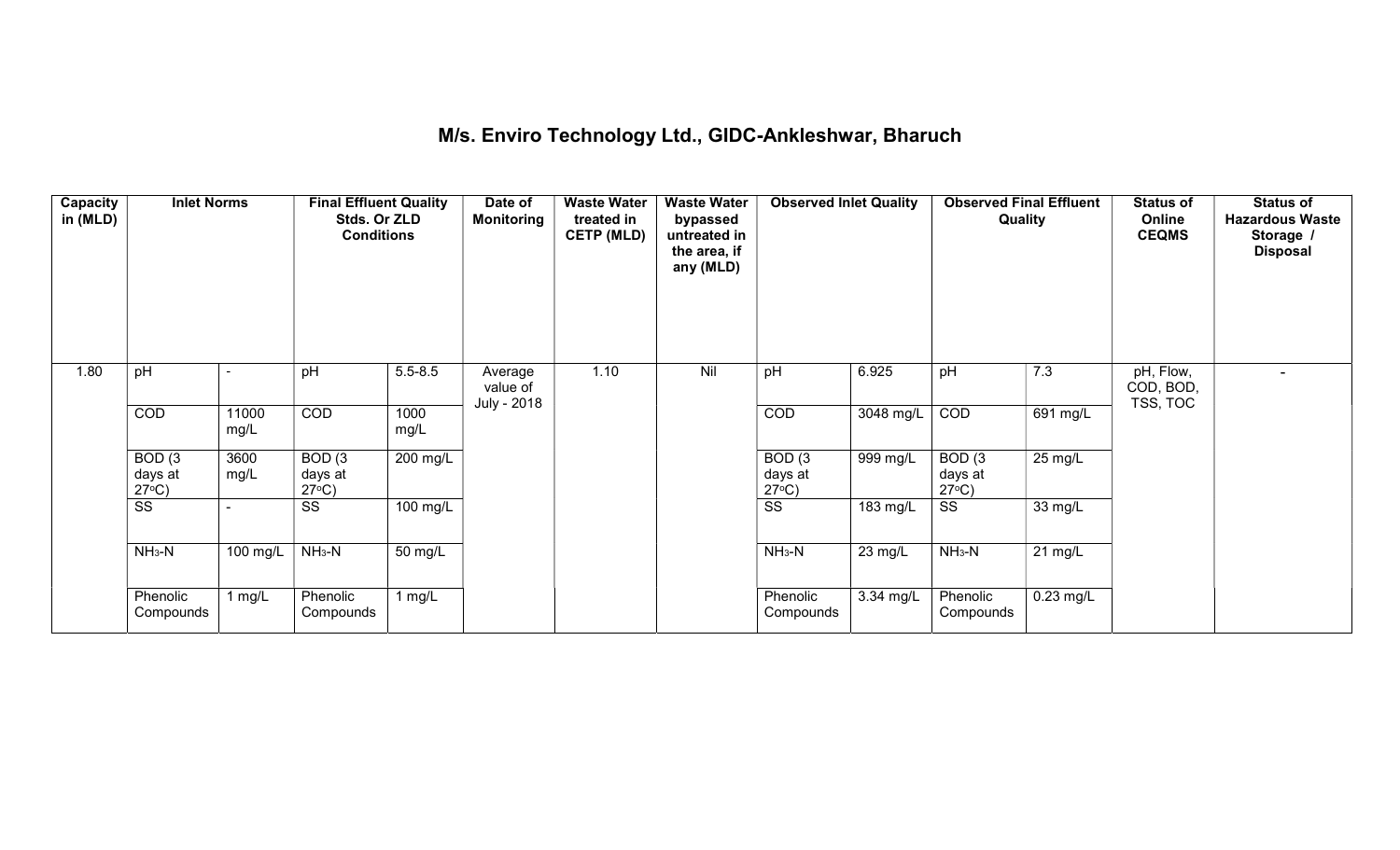#### M/s. Narmada Clean Tech Ltd., (Bharuch Eco-Aqua Infrastructure Ltd.,) (BEAIL), Ankleshwar

| Capacity<br>in (MLD) | <b>Inlet Norms</b>     |              | <b>Final Effluent Quality</b><br>Stds. Or ZLD<br><b>Conditions</b> |                    | Date of<br><b>Monitoring</b>       | <b>Waste Water</b><br>treated in<br><b>CETP (MLD)</b> | <b>Waste Water</b><br>bypassed<br>untreated in<br>the area, if<br>any (MLD) | <b>Observed Inlet Quality</b> |                       | <b>Observed Final Effluent</b><br>Quality |            | <b>Status of</b><br>Online<br><b>CEQMS</b> | <b>Status of</b><br><b>Hazardous Waste</b><br>Storage /<br><b>Disposal</b> |
|----------------------|------------------------|--------------|--------------------------------------------------------------------|--------------------|------------------------------------|-------------------------------------------------------|-----------------------------------------------------------------------------|-------------------------------|-----------------------|-------------------------------------------|------------|--------------------------------------------|----------------------------------------------------------------------------|
| 40                   | pH                     | $6.5 - 8.5$  | pH                                                                 | $6-9$              | Average<br>value of<br>July - 2018 | 40                                                    | Nil                                                                         | pH                            | 7.435                 | pH                                        | 6.90       | pH, Flow<br>Meter, TOC,<br><b>TSS</b>      | Storage - 4090 MT                                                          |
|                      | COD                    | 1000<br>mg/L | COD                                                                | $500$ mg/L         |                                    |                                                       |                                                                             | COD                           | 1321 mg/L             | COD                                       | 418 mg/L   |                                            |                                                                            |
|                      | <b>BOD</b>             | 200 mg/L     | <b>BOD</b>                                                         | 100 mg/L           |                                    |                                                       |                                                                             | <b>BOD</b>                    | 431 mg/L              | <b>BOD</b>                                | 22 mg/L    |                                            |                                                                            |
|                      | $\overline{\text{ss}}$ | 150 mg/L     | $\overline{\text{ss}}$                                             | $100 \text{ mg/L}$ |                                    |                                                       |                                                                             | $\overline{\text{ss}}$        | $\overline{14}1$ mg/L | $\overline{\text{ss}}$                    | 53 mg/L    |                                            |                                                                            |
|                      | $NH3-N$                | 50 mg/L      | $NH_3-N$                                                           | 50 mg/L            |                                    |                                                       |                                                                             | $NH_3-N$                      | 169 mg/L              | $NH_3-N$                                  | 40 mg/L    |                                            |                                                                            |
|                      | Phenolic<br>Compounds  | 5 mg/L       | Phenolic<br>Compounds                                              | $5 \text{ mg/L}$   |                                    |                                                       |                                                                             | Phenolic<br>Compounds         | $0.77$ mg/L           | Phenolic<br>Compounds                     | $0.1$ mg/L |                                            |                                                                            |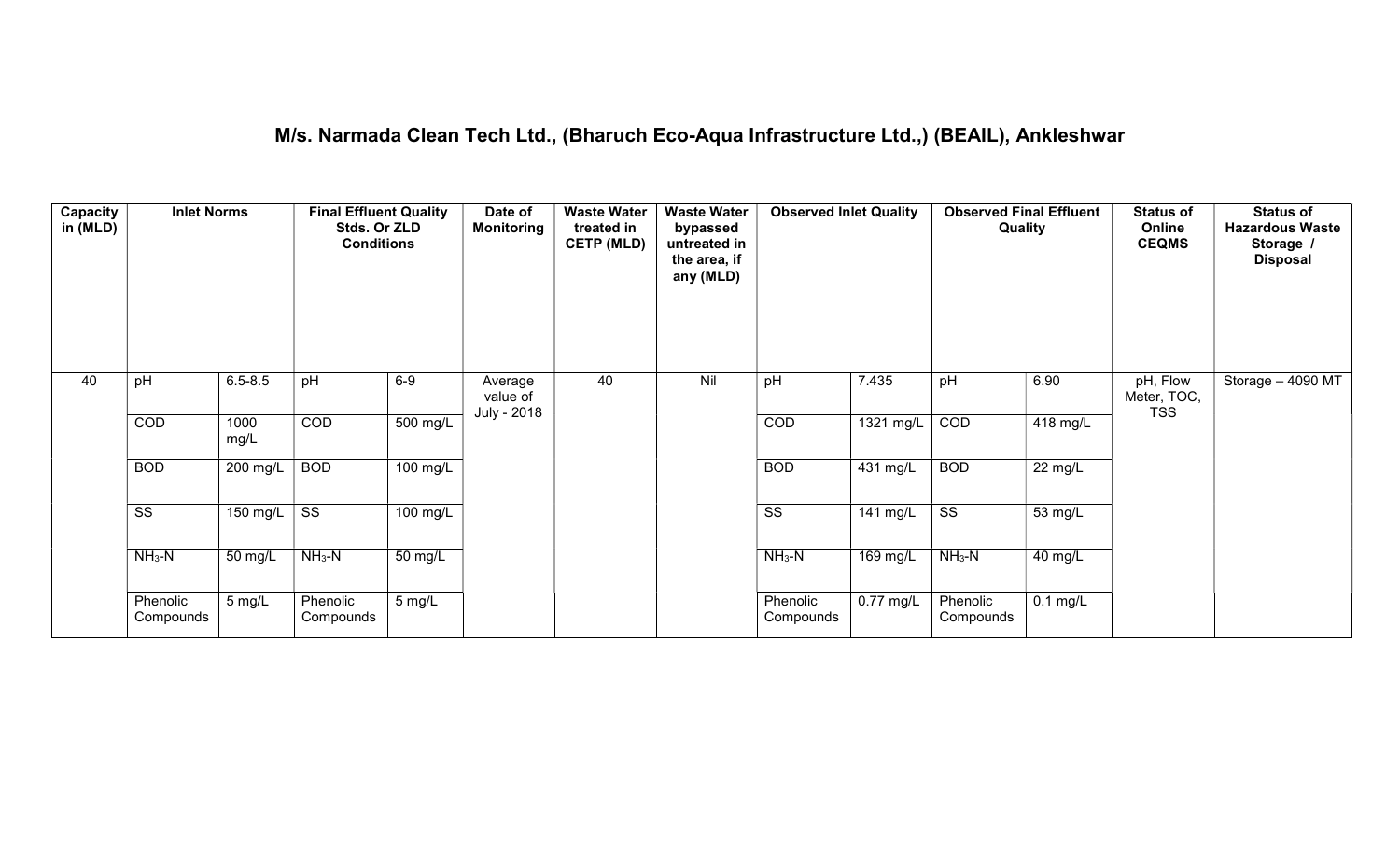## M/s. Nandesari Industrial Association (CETP), GIDC-Nandesari, Vadodara

| Capacity<br>in (MLD) | <b>Inlet Norms</b>     |                  | <b>Final Effluent Quality</b><br>Stds. Or ZLD<br><b>Conditions</b> |                       | Date of<br>Monitoring              | <b>Waste Water</b><br>treated in<br><b>CETP (MLD)</b> | <b>Waste Water</b><br>bypassed<br>untreated in<br>the area, if<br>any (MLD) | <b>Observed Inlet Quality</b> |           | <b>Observed Final Effluent</b><br>Quality |            | <b>Status of</b><br>Online<br><b>CEQMS</b>          | <b>Status of</b><br><b>Hazardous Waste</b><br>Storage /<br><b>Disposal</b> |
|----------------------|------------------------|------------------|--------------------------------------------------------------------|-----------------------|------------------------------------|-------------------------------------------------------|-----------------------------------------------------------------------------|-------------------------------|-----------|-------------------------------------------|------------|-----------------------------------------------------|----------------------------------------------------------------------------|
| 6.80                 | pH                     | 5 to 9           | pH                                                                 | 6.5 to 8.5            | Average<br>value of<br>July - 2018 | 4.80                                                  | Nil                                                                         | pH                            | 7.51      | pH                                        | 7.22       | pH, COD,<br>BOD, TSS,<br>NH <sub>3</sub> -N, Color, |                                                                            |
|                      | COD                    | 1500<br>mg/L     | COD                                                                | 250 mg/L              |                                    |                                                       |                                                                             | COD                           | 1111 mg/L | COD                                       | 265 mg/L   | TOC,<br>Temperature                                 |                                                                            |
|                      | <b>BOD</b>             | 500 mg/L         | <b>BOD</b>                                                         | $\overline{100}$ mg/L |                                    |                                                       |                                                                             | <b>BOD</b>                    | 330 mg/L  | <b>BOD</b>                                | 32 mg/L    |                                                     |                                                                            |
|                      | $\overline{\text{ss}}$ | 600 mg/L         | $\overline{\text{ss}}$                                             | 100 mg/L              |                                    |                                                       |                                                                             | $\overline{\text{ss}}$        | 222 mg/L  | $\overline{\text{ss}}$                    | 64 mg/L    |                                                     |                                                                            |
|                      | $NH3-N$                | 50 mg/L          | $NH3-N$                                                            | 50 mg/L               |                                    |                                                       |                                                                             | $NH3-N$                       | 15 mg/L   | $NH3-N$                                   | $2$ mg/L   |                                                     |                                                                            |
|                      | Phenolic<br>Compounds  | $5 \text{ mg/L}$ | Phenolic<br>Compounds                                              | 1 mg/L                |                                    |                                                       |                                                                             | Phenolic<br>Compounds         | 1.02 mg/L | Phenolic<br>Compounds                     | <b>BDL</b> |                                                     |                                                                            |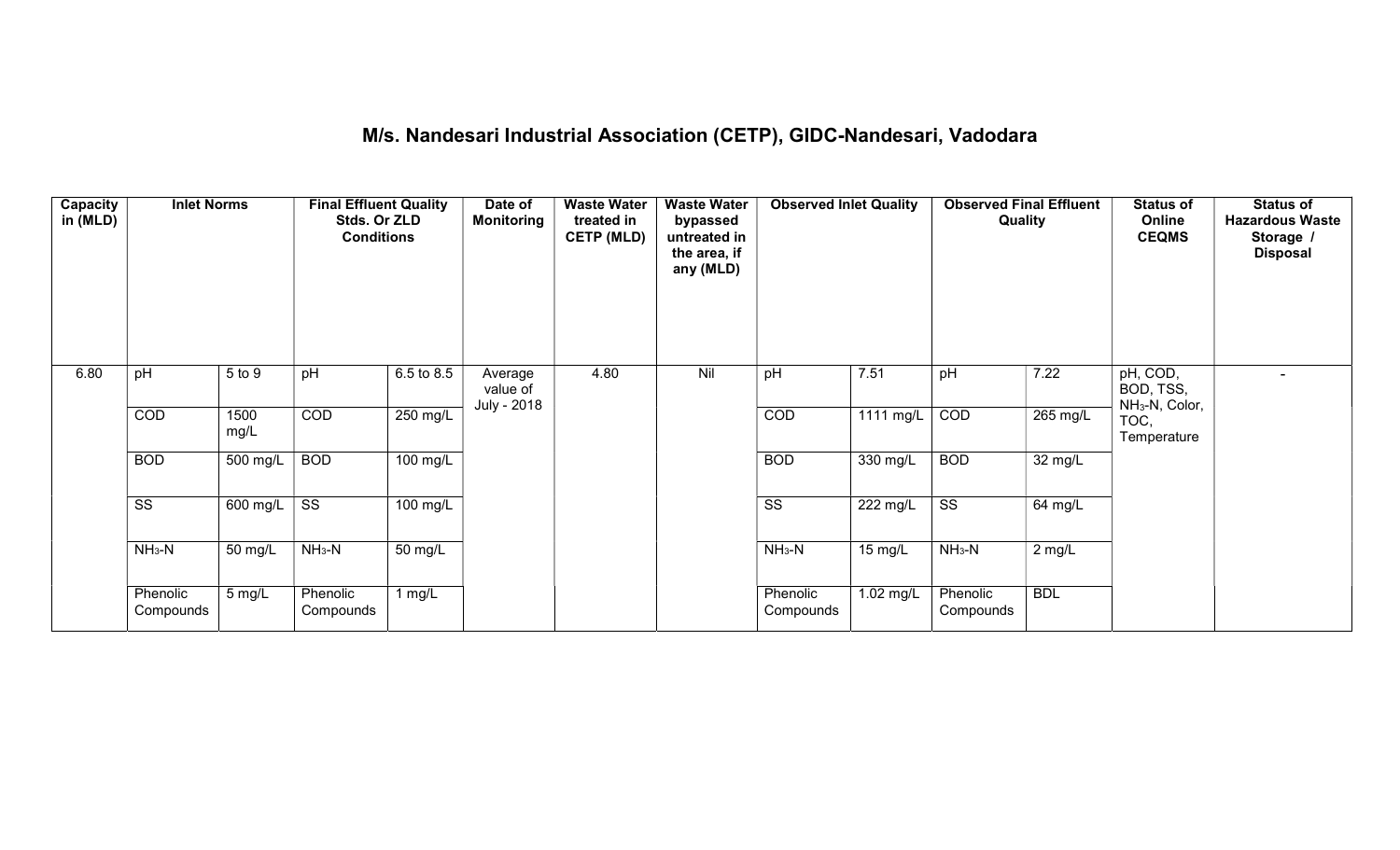## M/s. Enviro Infrastructure Co. Ltd., Umraya (Padra), Vadodara

| Capacity<br>in (MLD) | <b>Inlet Norms</b>     |              | <b>Final Effluent Quality</b><br>Stds. Or ZLD<br><b>Conditions</b> |                    | Date of<br><b>Monitoring</b>       | <b>Waste Water</b><br>treated in<br><b>CETP (MLD)</b> | <b>Waste Water</b><br>bypassed<br>untreated in<br>the area, if<br>any (MLD) | <b>Observed Inlet Quality</b> |             | <b>Observed Final Effluent</b><br>Quality |                      | <b>Status of</b><br>Online<br><b>CEQMS</b> | <b>Status of</b><br><b>Hazardous Waste</b><br>Storage /<br><b>Disposal</b> |
|----------------------|------------------------|--------------|--------------------------------------------------------------------|--------------------|------------------------------------|-------------------------------------------------------|-----------------------------------------------------------------------------|-------------------------------|-------------|-------------------------------------------|----------------------|--------------------------------------------|----------------------------------------------------------------------------|
| 4.50                 | pH                     | 5 to 9       | pH                                                                 | 6.5 to 8.5         | Average<br>value of<br>July - 2018 | 1.50                                                  | Nil                                                                         | pH                            | 7.81        | pH                                        | 8.08                 | pH, Flow<br>Meter, TOC,<br>TSS, Color,     |                                                                            |
|                      | COD                    | 2000<br>mg/L | COD                                                                | 250 mg/L           |                                    |                                                       |                                                                             | COD                           | 729 mg/L    | COD                                       | 280 mg/L             | $NH3-N$                                    |                                                                            |
|                      | <b>BOD</b>             | 500 mg/L     | <b>BOD</b>                                                         | $100 \text{ mg/L}$ |                                    |                                                       |                                                                             | <b>BOD</b>                    | 256 mg/L    | <b>BOD</b>                                | $\overline{4}1$ mg/L |                                            |                                                                            |
|                      | $\overline{\text{ss}}$ | 600 mg/L     | $\overline{\text{ss}}$                                             | 100 mg/L           |                                    |                                                       |                                                                             | $\overline{\text{ss}}$        | 96 mg/L     | $\overline{\text{ss}}$                    | 22 mg/L              |                                            |                                                                            |
|                      | $NH3-N$                | 50 mg/L      | $NH3-N$                                                            | 50 mg/L            |                                    |                                                       |                                                                             | $NH3-N$                       | 3 mg/L      | $NH_3-N$                                  | $2$ mg/L             |                                            |                                                                            |
|                      | Phenolic<br>Compounds  | 5 mg/L       | Phenolic<br>Compounds                                              | 1 $mg/L$           |                                    |                                                       |                                                                             | Phenolic<br>Compounds         | $0.72$ mg/L | Phenolic<br>Compounds                     | $0.44$ mg/L          |                                            |                                                                            |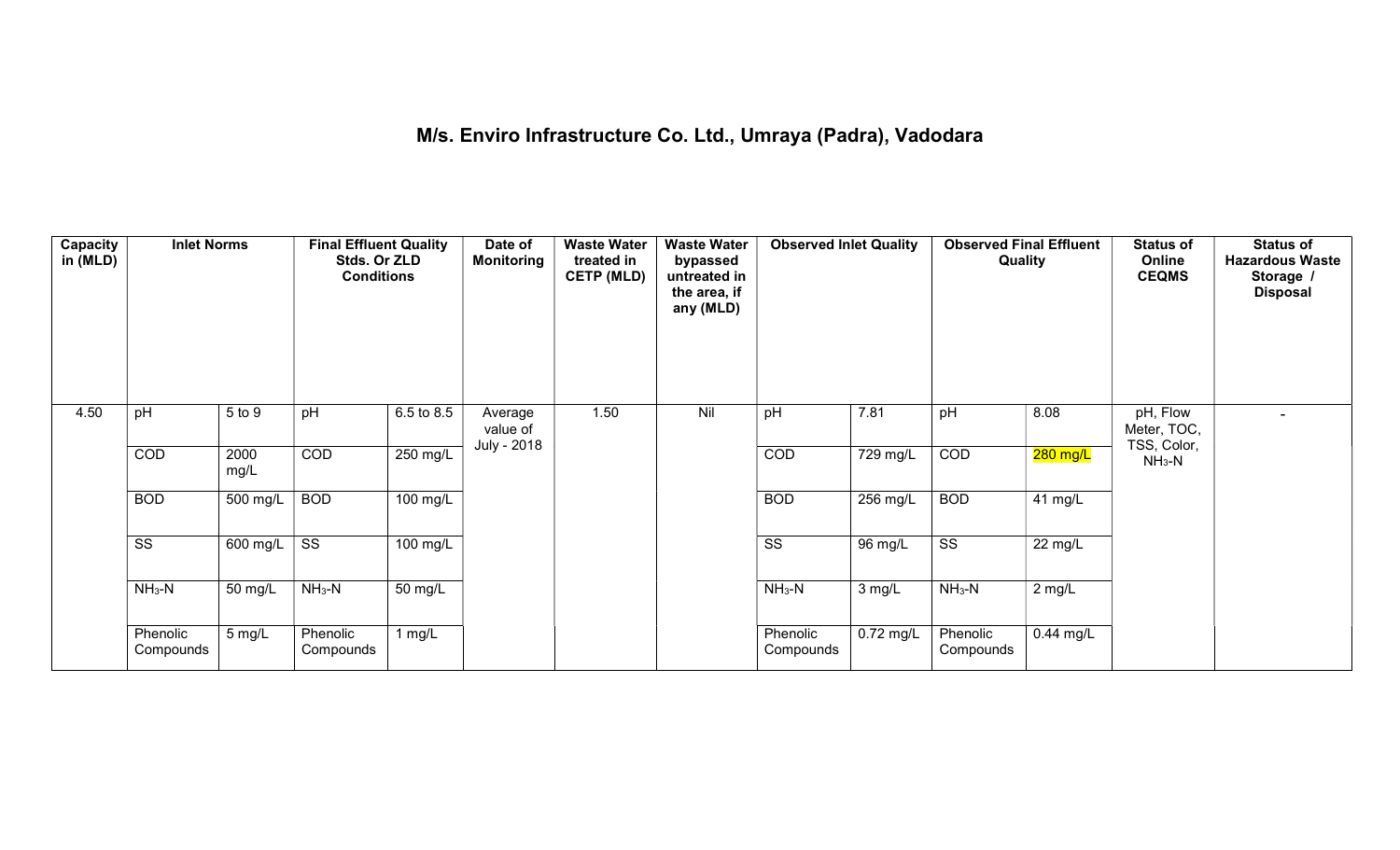## M/s. Naroda Enviro Project Ltd., Naroda, Ahmedabad

| Capacity<br>in (MLD) | <b>Inlet Norms</b>     |              | <b>Final Effluent Quality</b><br>Stds. Or ZLD<br><b>Conditions</b> |                      | Date of<br>Monitoring              | <b>Waste Water</b><br>treated in<br><b>CETP (MLD)</b> | <b>Waste Water</b><br>bypassed<br>untreated in<br>the area, if<br>any (MLD) | <b>Observed Inlet Quality</b> | <b>Observed Final Effluent</b><br>Quality |            | <b>Status of</b><br>Online<br><b>CEQMS</b> | <b>Status of</b><br><b>Hazardous Waste</b><br>Storage /<br><b>Disposal</b> |
|----------------------|------------------------|--------------|--------------------------------------------------------------------|----------------------|------------------------------------|-------------------------------------------------------|-----------------------------------------------------------------------------|-------------------------------|-------------------------------------------|------------|--------------------------------------------|----------------------------------------------------------------------------|
| 3.00                 | pH                     | $6.5 - 8.5$  | pH                                                                 | $6.5 - 8.5$          | Average<br>value of<br>July - 2018 | 3.00                                                  | Nil                                                                         | pH                            | pH                                        | 7.86       | ۰                                          |                                                                            |
|                      | COD                    | 2000<br>mg/L | COD                                                                | $250 \text{ mg/L}$   |                                    |                                                       |                                                                             | COD                           | COD                                       | 1515 mg/L  |                                            |                                                                            |
|                      | <b>BOD</b>             | 700 mg/L     | <b>BOD</b>                                                         | $\overline{30}$ mg/L |                                    |                                                       |                                                                             | <b>BOD</b>                    | <b>BOD</b>                                | 312 mg/L   |                                            |                                                                            |
|                      | $\overline{\text{SS}}$ | 300 mg/L     | $\overline{\text{ss}}$                                             | 100 mg/L             |                                    |                                                       |                                                                             | $\overline{\text{SS}}$        | $\overline{\text{ss}}$                    | 370 mg/L   |                                            |                                                                            |
|                      | $NH3-N$                | 50 mg/L      | $NH_3-N$                                                           | $\overline{50}$ mg/L |                                    |                                                       |                                                                             | $NH3-N$                       | $NH3-N$                                   | 34 mg/L    |                                            |                                                                            |
|                      | Phenolic<br>Compounds  | 1 $mg/L$     | Phenolic<br>Compounds                                              | 1 $mg/L$             |                                    |                                                       |                                                                             | Phenolic<br>Compounds         | Phenolic<br>Compounds                     | <b>BDL</b> |                                            |                                                                            |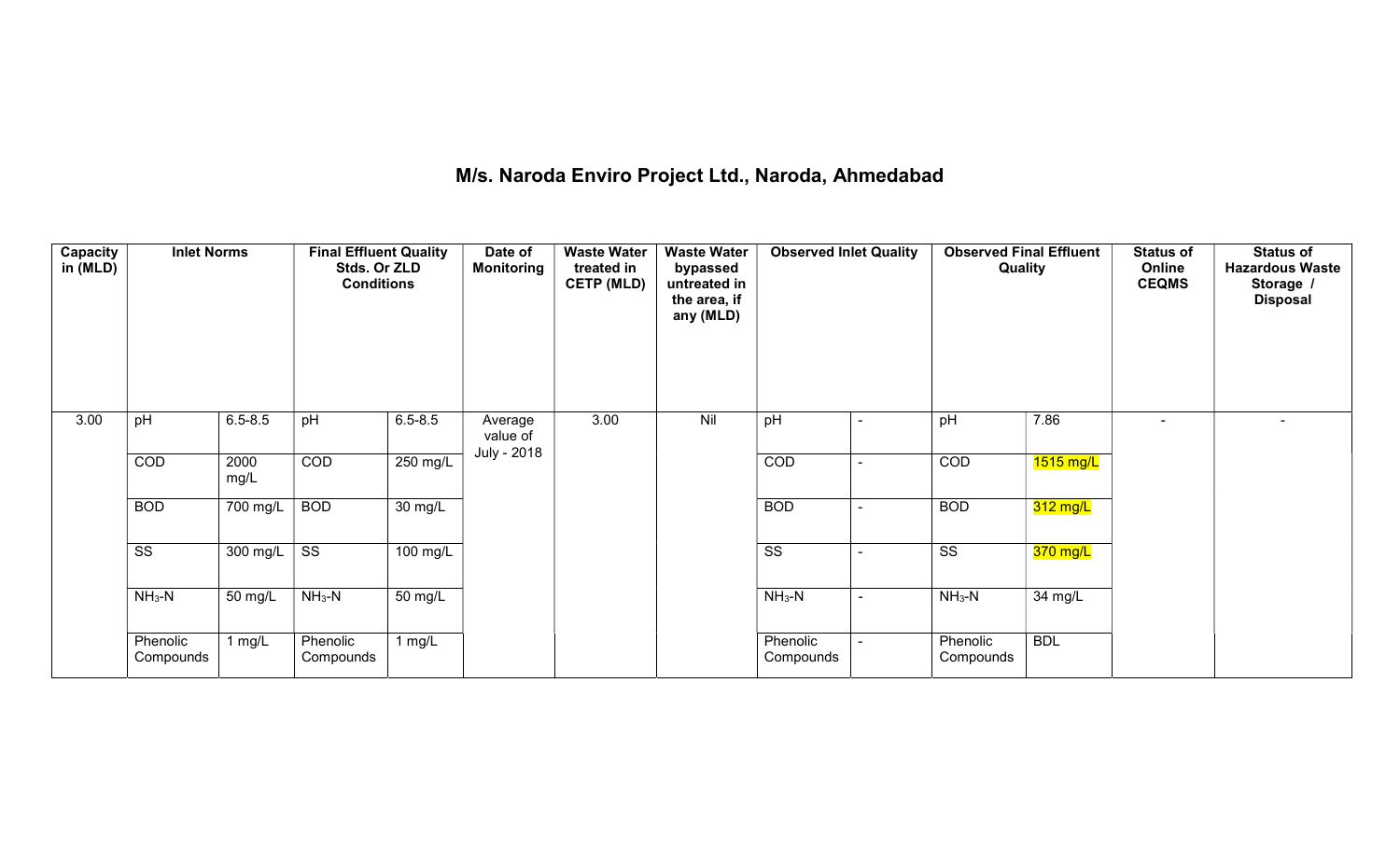#### M/s. The Green Environment Services Co. Op. Society Ltd, Vatva, Ahmedabad

| Capacity<br>in (MLD) | <b>Inlet Norms</b>     |              | <b>Final Effluent Quality</b><br>Stds. Or ZLD<br><b>Conditions</b> |                    | Date of<br><b>Monitoring</b> | <b>Waste Water</b><br>treated in<br><b>CETP (MLD)</b> | <b>Waste Water</b><br>bypassed<br>untreated in<br>the area, if<br>any (MLD) | <b>Observed Inlet Quality</b> |            | Quality                | <b>Observed Final Effluent</b> | <b>Status of</b><br>Online<br><b>CEQMS</b> | <b>Status of</b><br><b>Hazardous Waste</b><br>Storage /<br><b>Disposal</b> |
|----------------------|------------------------|--------------|--------------------------------------------------------------------|--------------------|------------------------------|-------------------------------------------------------|-----------------------------------------------------------------------------|-------------------------------|------------|------------------------|--------------------------------|--------------------------------------------|----------------------------------------------------------------------------|
| 16                   | pH                     | $6.5 - 8.5$  | pH                                                                 | $6.5 - 8.5$        | Average<br>value of          | $\overline{20}$                                       | Nil                                                                         | pH                            | 7.38       | pH                     | 7.75                           | pH, Flow<br>Meter, TOC,<br>COD, BOD,       | $\overline{\phantom{0}}$                                                   |
|                      | COD                    | 2000<br>mg/L | COD                                                                | 250 mg/L           | July - 2018                  |                                                       |                                                                             | COD                           | 1361 mg/L  | COD                    | 615 mg/L                       | <b>TSS</b>                                 |                                                                            |
|                      | <b>BOD</b>             | 700 mg/L     | <b>BOD</b>                                                         | 30 mg/L            |                              |                                                       |                                                                             | <b>BOD</b>                    | 292 mg/L   | <b>BOD</b>             | 96 mg/L                        |                                            |                                                                            |
|                      | $\overline{\text{ss}}$ | 300 mg/L     | $\overline{\text{ss}}$                                             | $100 \text{ mg/L}$ |                              |                                                       |                                                                             | $\overline{\text{ss}}$        | 323 mg/L   | $\overline{\text{ss}}$ | 164 mg/L                       |                                            |                                                                            |
|                      | $NH_3-N$               | 50 mg/L      | $NH3-N$                                                            | 50 mg/L            |                              |                                                       |                                                                             | $NH_3-N$                      | 41 mg/L    | $NH3-N$                | $21 \text{ mg/L}$              |                                            |                                                                            |
|                      | Phenolic<br>Compounds  | 1 mg/ $L$    | Phenolic<br>Compounds                                              | 1 $mg/L$           |                              |                                                       |                                                                             | Phenolic<br>Compounds         | <b>BDL</b> | Phenolic<br>Compounds  | $0.13$ mg/L                    |                                            |                                                                            |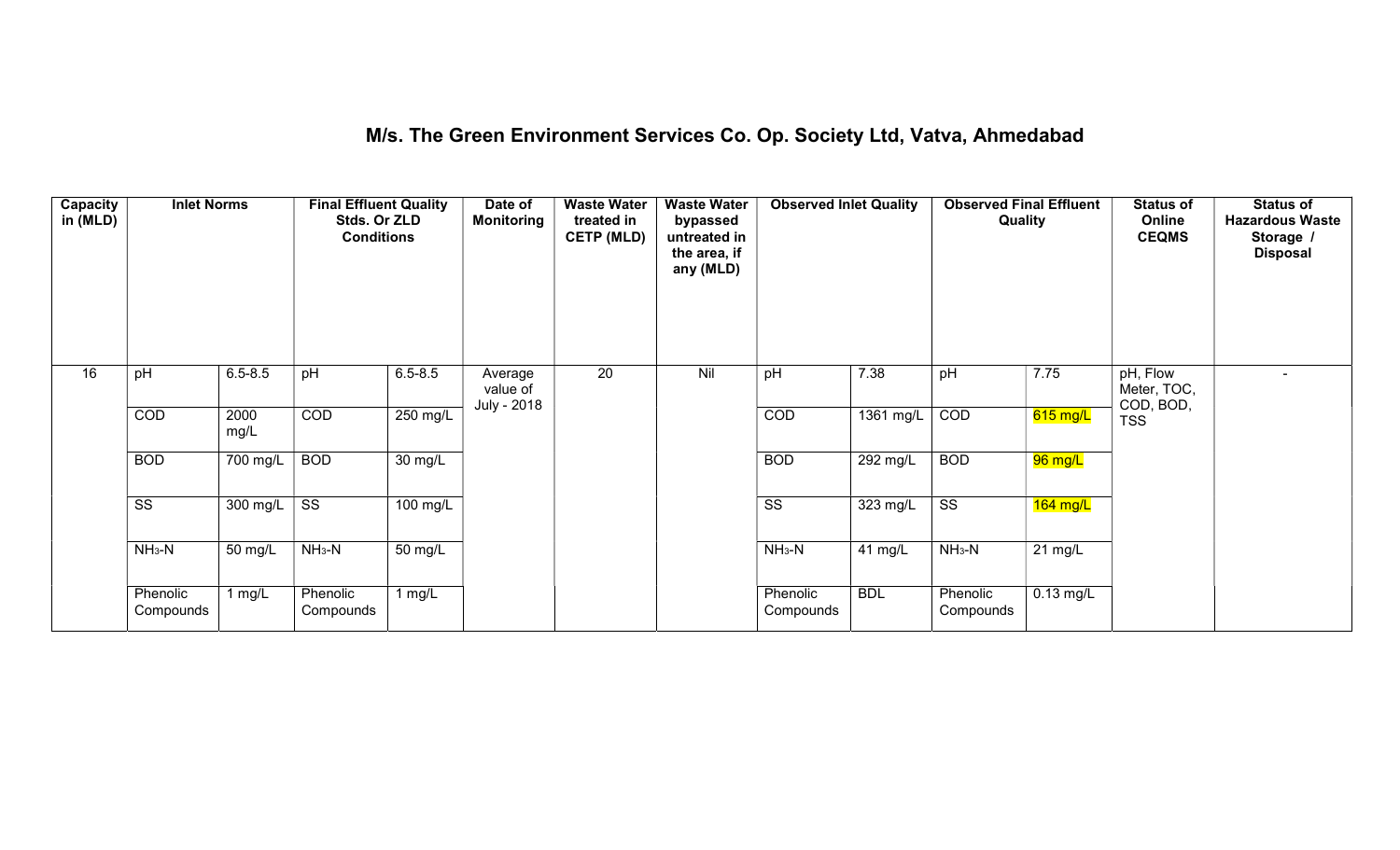## M/s. Odhav Enviro Project Ltd., Odhav, Ahmedabad

| Capacity<br>in (MLD) | <b>Inlet Norms</b>     |                       | <b>Final Effluent Quality</b><br>Stds. Or ZLD<br><b>Conditions</b> |             | Date of<br><b>Monitoring</b> | <b>Waste Water</b><br>treated in<br><b>CETP (MLD)</b> | <b>Waste Water</b><br>bypassed<br>untreated in<br>the area, if<br>any (MLD) | <b>Observed Inlet Quality</b> |                          | <b>Observed Final Effluent</b><br>Quality |                    | <b>Status of</b><br>Online<br><b>CEQMS</b>   | <b>Status of</b><br><b>Hazardous Waste</b><br>Storage /<br><b>Disposal</b> |
|----------------------|------------------------|-----------------------|--------------------------------------------------------------------|-------------|------------------------------|-------------------------------------------------------|-----------------------------------------------------------------------------|-------------------------------|--------------------------|-------------------------------------------|--------------------|----------------------------------------------|----------------------------------------------------------------------------|
| 1.6                  | pH                     | $6.5 - 8.5$           | pH                                                                 | $6.5 - 8.5$ | Average<br>value of          | 1.00                                                  | Nil                                                                         | pH                            |                          | pH                                        | 7.39               | Flow meter at<br>inlet & outlet,<br>COD, pH, | Storage - 45 MT                                                            |
|                      | COD                    | 2000<br>mg/L          | COD                                                                | 250 mg/L    | July - 2018                  |                                                       |                                                                             | COD                           | ٠                        | COD                                       | $151 \text{ mg/L}$ | TSS, BOD                                     |                                                                            |
|                      | <b>BOD</b>             | $\overline{700}$ mg/L | <b>BOD</b>                                                         | 30 mg/L     |                              |                                                       |                                                                             | <b>BOD</b>                    |                          | <b>BOD</b>                                | $25 \text{ mg/L}$  |                                              |                                                                            |
|                      | $\overline{\text{ss}}$ | 300 mg/L              | $\overline{\text{ss}}$                                             | 100 mg/L    |                              |                                                       |                                                                             | $\overline{\text{ss}}$        | $\blacksquare$           | $\overline{\text{ss}}$                    | 32 mg/L            |                                              |                                                                            |
|                      | $NH3-N$                | 50 mg/L               | $NH3-N$                                                            | 50 mg/L     |                              |                                                       |                                                                             | $NH3-N$                       | $\overline{\phantom{a}}$ | $NH3-N$                                   | 3 mg/L             |                                              |                                                                            |
|                      | Phenolic<br>Compounds  | 1 mg/L                | Phenolic<br>Compounds                                              | 1 $mg/L$    |                              |                                                       |                                                                             | Phenolic<br>Compounds         |                          | Phenolic<br>Compounds                     | 0.38 mg/L          |                                              |                                                                            |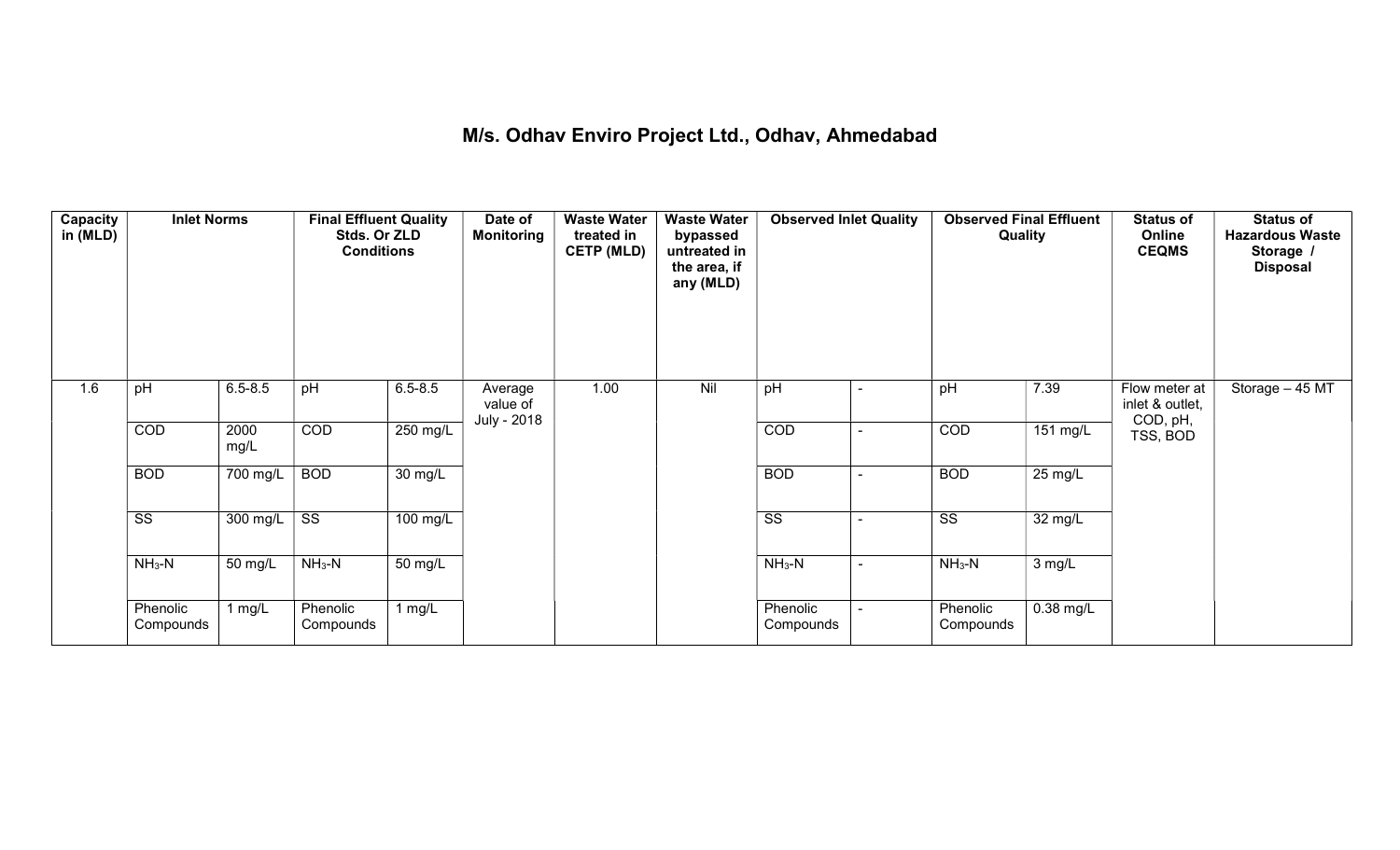## M/s. Odhav Green Enviro Project Association,Odhav, Ahmedabad

| Capacity<br>in (MLD) | <b>Inlet Norms</b>     |                  | <b>Final Effluent Quality</b><br>Stds. Or ZLD<br><b>Conditions</b> |             | Date of<br><b>Monitoring</b>       | <b>Waste Water</b><br>treated in<br><b>CETP (MLD)</b> | <b>Waste Water</b><br>bypassed<br>untreated in<br>the area, if<br>any (MLD) | <b>Observed Inlet Quality</b> |                          | <b>Observed Final Effluent</b><br>Quality |                   | <b>Status of</b><br>Online<br><b>CEQMS</b> | <b>Status of</b><br><b>Hazardous Waste</b><br>Storage /<br><b>Disposal</b> |
|----------------------|------------------------|------------------|--------------------------------------------------------------------|-------------|------------------------------------|-------------------------------------------------------|-----------------------------------------------------------------------------|-------------------------------|--------------------------|-------------------------------------------|-------------------|--------------------------------------------|----------------------------------------------------------------------------|
| 1.00                 | pH                     | $6.5 - 8.5$      | pH                                                                 | $6.5 - 8.5$ | Average<br>value of<br>July - 2018 | 0.60                                                  | Nil                                                                         | pH                            | ۰                        | pH                                        | 7.69              | $\blacksquare$                             | Storage - 12 MT                                                            |
|                      | COD                    | 750 mg/L         | COD                                                                | 250 mg/L    |                                    |                                                       |                                                                             | COD                           | $\blacksquare$           | COD                                       | 255 mg/L          |                                            |                                                                            |
|                      | <b>BOD</b>             | 250 mg/L         | <b>BOD</b>                                                         | 30 mg/L     |                                    |                                                       |                                                                             | <b>BOD</b>                    | $\overline{\phantom{a}}$ | <b>BOD</b>                                | 79 mg/L           |                                            |                                                                            |
|                      | $\overline{\text{ss}}$ | 300 mg/L $\vert$ | $\overline{\text{ss}}$                                             | 100 mg/L    |                                    |                                                       |                                                                             | $\overline{\text{ss}}$        | $\sim$                   | $\overline{\text{ss}}$                    | $250$ mg/L        |                                            |                                                                            |
|                      | $NH3-N$                | 50 mg/L          | $NH3-N$                                                            | 50 mg/L     |                                    |                                                       |                                                                             | $NH3-N$                       | $\sim$                   | $NH3-N$                                   | $10 \text{ mg/L}$ |                                            |                                                                            |
|                      | Phenolic<br>Compounds  | 1 $mg/L$         | Phenolic<br>Compounds                                              | 1 $mg/L$    |                                    |                                                       |                                                                             | Phenolic<br>Compounds         |                          | Phenolic<br>Compounds                     | <b>BDL</b>        |                                            |                                                                            |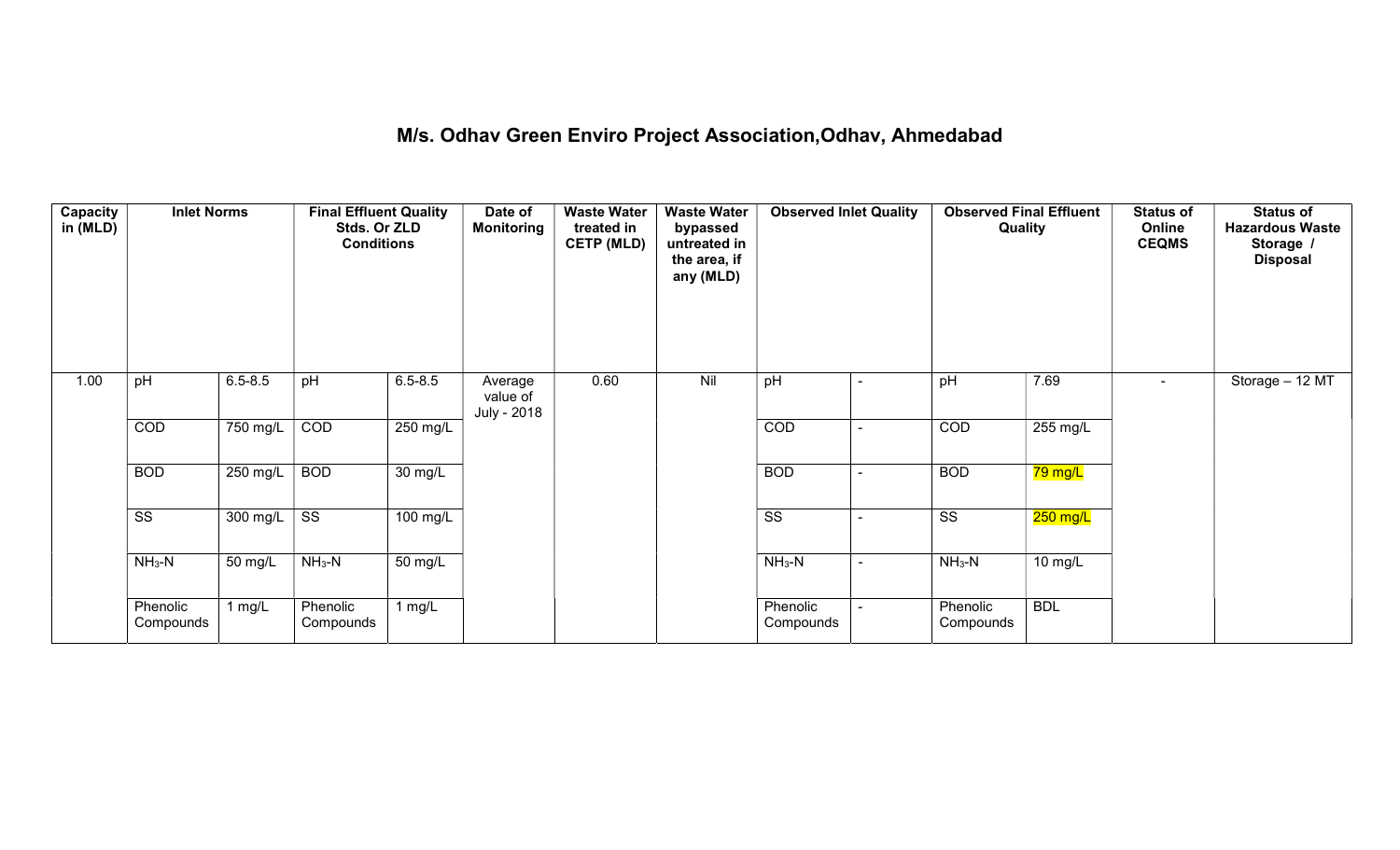## M/s. Narol Dyestuff Enviro Society., Narol, Ahmedabad

| Capacity<br>in (MLD) | <b>Inlet Norms</b>     |              | <b>Final Effluent Quality</b><br>Stds. Or ZLD<br><b>Conditions</b> |                      | Date of<br><b>Monitoring</b>       | <b>Waste Water</b><br>treated in<br><b>CETP (MLD)</b> | <b>Waste Water</b><br>bypassed<br>untreated in<br>the area, if<br>any (MLD) | <b>Observed Inlet Quality</b> |        | <b>Observed Final Effluent</b><br>Quality |            | <b>Status of</b><br>Online<br><b>CEQMS</b> | <b>Status of</b><br><b>Hazardous Waste</b><br>Storage /<br><b>Disposal</b> |
|----------------------|------------------------|--------------|--------------------------------------------------------------------|----------------------|------------------------------------|-------------------------------------------------------|-----------------------------------------------------------------------------|-------------------------------|--------|-------------------------------------------|------------|--------------------------------------------|----------------------------------------------------------------------------|
| 0.10                 | pH                     | $6.5 - 8.5$  | pH                                                                 | $6.5 - 8.5$          | Average<br>value of<br>July - 2018 | 0.015                                                 | Nil                                                                         | pH                            |        | pH                                        | 8.30       | $\overline{\phantom{0}}$                   | $\overline{\phantom{0}}$                                                   |
|                      | COD                    | 1500<br>mg/L | COD                                                                | 250 mg/L             |                                    |                                                       |                                                                             | COD                           | $\sim$ | COD                                       | 253 mg/L   |                                            |                                                                            |
|                      | <b>BOD</b>             | 500 mg/L     | <b>BOD</b>                                                         | $\overline{30}$ mg/L |                                    |                                                       |                                                                             | <b>BOD</b>                    | ۰      | <b>BOD</b>                                | 45 mg/L    |                                            |                                                                            |
|                      | $\overline{\text{SS}}$ | 300 mg/L     | $\overline{\text{ss}}$                                             | $100$ mg/L           |                                    |                                                       |                                                                             | $\overline{\text{ss}}$        | ۰      | $\overline{\text{ss}}$                    | 60 mg/L    |                                            |                                                                            |
|                      | $NH3-N$                | 50 mg/L      | $NH3-N$                                                            | 50 mg/L              |                                    |                                                       |                                                                             | $NH3-N$                       | $\sim$ | $NH3-N$                                   | 4 mg/L     |                                            |                                                                            |
|                      | Phenolic<br>Compounds  | 1 $mg/L$     | Phenolic<br>Compounds                                              | 1 $mg/L$             |                                    |                                                       |                                                                             | Phenolic<br>Compounds         |        | Phenolic<br>Compounds                     | <b>BDL</b> |                                            |                                                                            |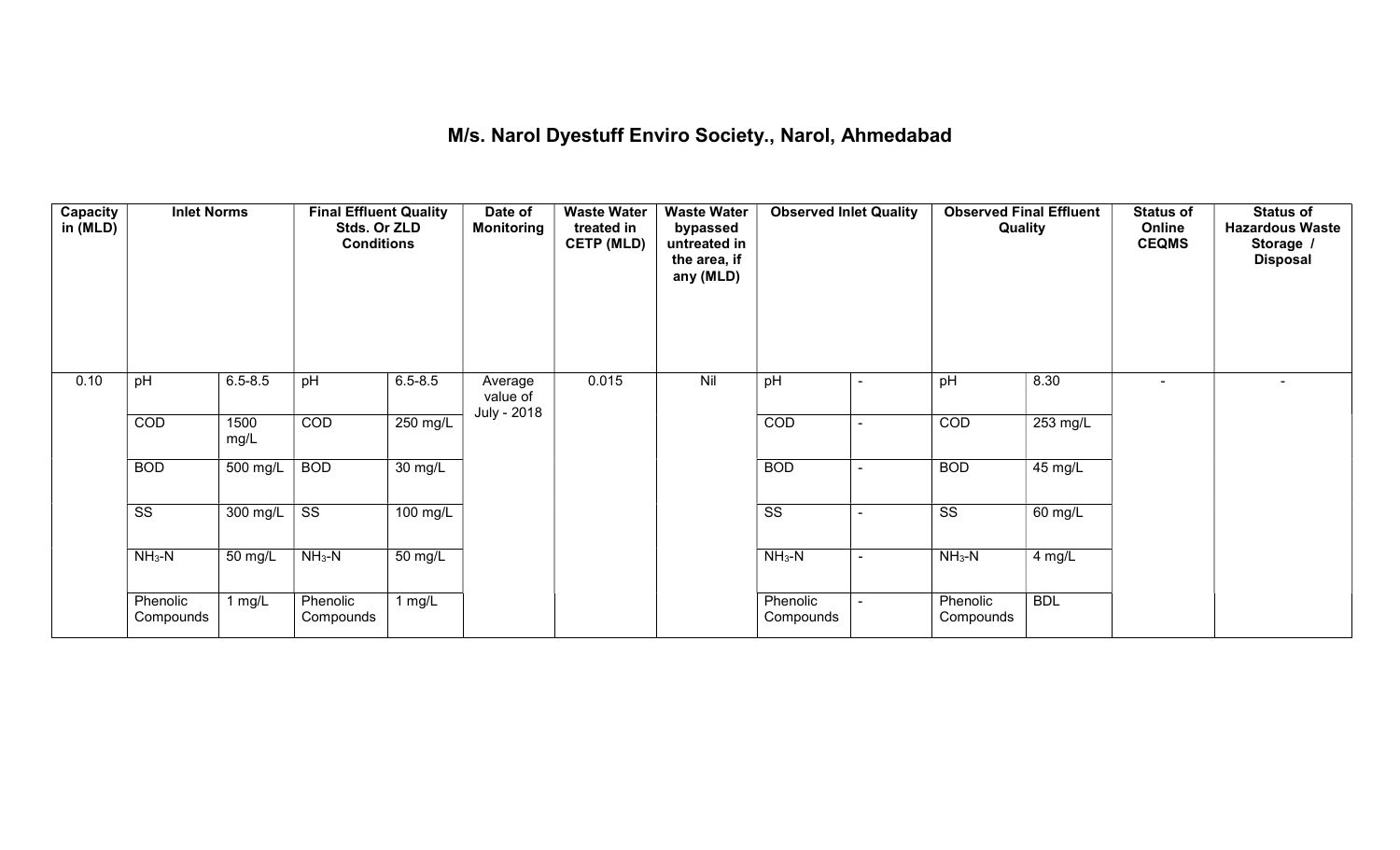# M/s. Gujarat Vepari Maha Mandal Sahkari Udhyogik Vasahat Ltd, Ahmedabad

| Capacity<br>in (MLD) | <b>Inlet Norms</b>     |              | <b>Final Effluent Quality</b><br>Stds. Or ZLD<br><b>Conditions</b> |                    | Date of<br><b>Monitoring</b> | <b>Waste Water</b><br>treated in<br><b>CETP (MLD)</b> | <b>Waste Water</b><br>bypassed<br>untreated in<br>the area, if<br>any (MLD) | <b>Observed Inlet Quality</b> |            |                        | <b>Observed Final Effluent</b><br><b>Quality</b> | <b>Status of</b><br>Online<br><b>CEQMS</b> | <b>Status of</b><br><b>Hazardous Waste</b><br>Storage<br><b>Disposal</b> |
|----------------------|------------------------|--------------|--------------------------------------------------------------------|--------------------|------------------------------|-------------------------------------------------------|-----------------------------------------------------------------------------|-------------------------------|------------|------------------------|--------------------------------------------------|--------------------------------------------|--------------------------------------------------------------------------|
| 1.00                 | pH                     | $6.5 - 8.5$  | pH                                                                 | $6.5 - 8.5$        | Average<br>value of          | 0.60                                                  | Nil                                                                         | pH                            | 6.01       | pH                     | 7.35                                             | <b>Flow Meter</b>                          | Storage - 320 MT                                                         |
|                      | COD                    | 2000<br>mg/L | COD                                                                | $250 \text{ mg/L}$ | July - 2018                  |                                                       |                                                                             | COD                           | 933 mg/L   | COD                    | $171 \text{ mg/L}$                               |                                            |                                                                          |
|                      | <b>BOD</b>             | 700 mg/L     | <b>BOD</b>                                                         | 30 mg/L            |                              |                                                       |                                                                             | <b>BOD</b>                    | 242 mg/L   | <b>BOD</b>             | 37 mg/L                                          |                                            |                                                                          |
|                      | $\overline{\text{ss}}$ | 300 mg/L     | SS                                                                 | 100 mg/L           |                              |                                                       |                                                                             | $\overline{\text{ss}}$        | 2204 mg/L  | $\overline{\text{ss}}$ | 25 mg/L                                          |                                            |                                                                          |
|                      | $NH3-N$                | 50 mg/L      | $NH3-N$                                                            | 50 mg/L            |                              |                                                       |                                                                             | $NH3-N$                       | 70 mg/L    | $NH3-N$                | 47 mg/L                                          |                                            |                                                                          |
|                      | Phenolic<br>Compounds  | 1 $mg/L$     | Phenolic<br>Compounds                                              | 1 $mg/L$           |                              |                                                       |                                                                             | Phenolic<br>Compounds         | <b>BDL</b> | Phenolic<br>Compounds  | <b>BDL</b>                                       |                                            |                                                                          |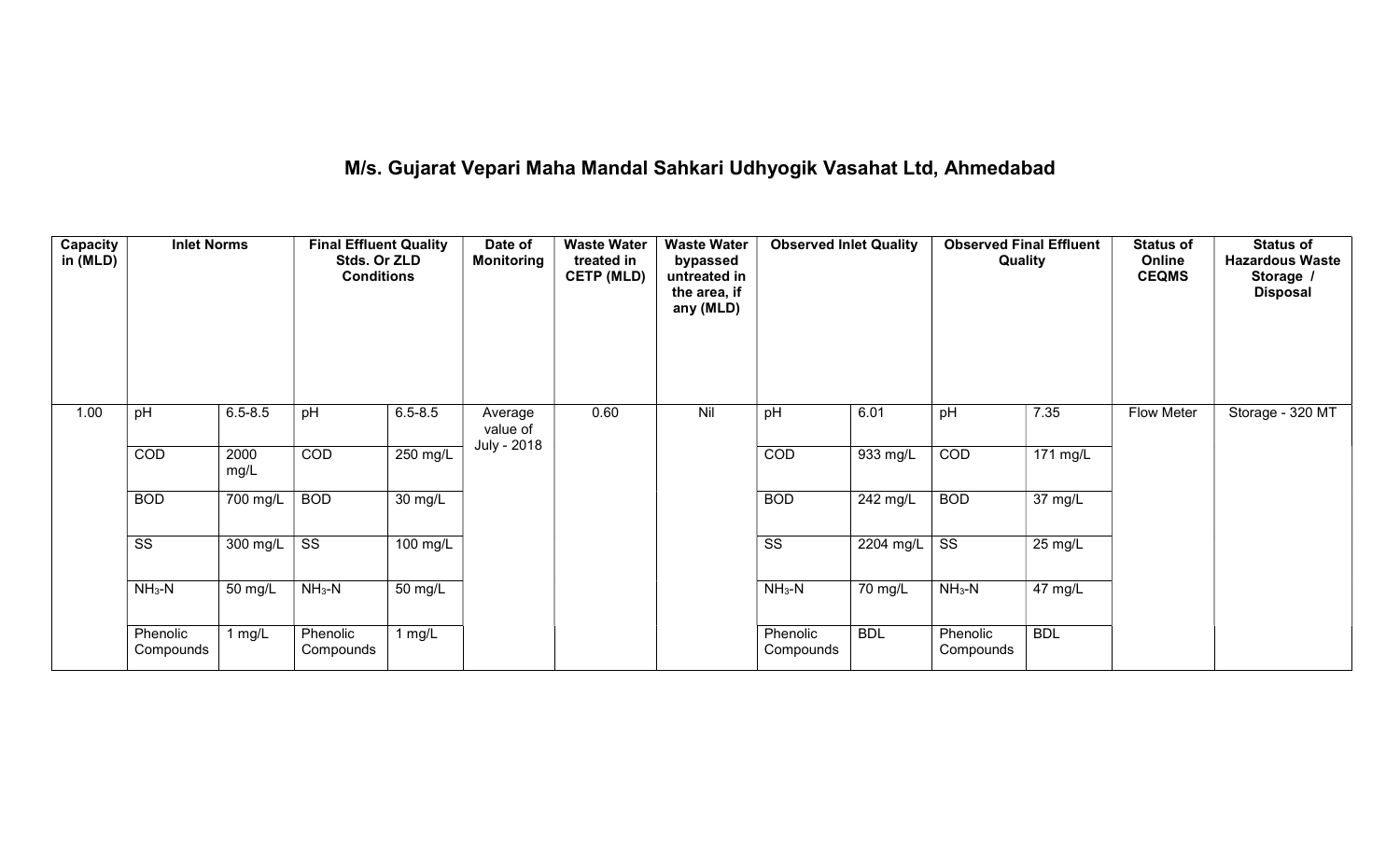## M/s. Kalol GIDC Industries Association, Kadi, Gandhinagar

| Capacity<br>in (MLD) | <b>Inlet Norms</b>     |              | <b>Final Effluent Quality</b><br>Stds. Or ZLD<br><b>Conditions</b> |                       | Date of<br><b>Monitoring</b> | <b>Waste Water</b><br>treated in<br><b>CETP (MLD)</b> | <b>Waste Water</b><br>bypassed<br>untreated in<br>the area, if<br>any (MLD) | <b>Observed Inlet Quality</b> |                       | Quality                | <b>Observed Final Effluent</b> | <b>Status of</b><br>Online<br><b>CEQMS</b> | <b>Status of</b><br><b>Hazardous Waste</b><br>Storage /<br><b>Disposal</b> |
|----------------------|------------------------|--------------|--------------------------------------------------------------------|-----------------------|------------------------------|-------------------------------------------------------|-----------------------------------------------------------------------------|-------------------------------|-----------------------|------------------------|--------------------------------|--------------------------------------------|----------------------------------------------------------------------------|
| 0.40                 | pH                     | 6.5 to 8.5   | pH                                                                 | 6.5 to 8.5            | Average<br>value of          | 0.35                                                  | Nil                                                                         | pH                            | 7.63                  | pH                     | 7.8                            |                                            | Storage - 20 MT                                                            |
|                      | COD                    | 2000<br>mg/L | COD                                                                | $250$ mg/L            | July - 2018                  |                                                       |                                                                             | COD                           | 2051 mg/L             | COD                    | 462 mg/L                       |                                            |                                                                            |
|                      | <b>BOD</b>             | 700 mg/L     | <b>BOD</b>                                                         | 100 mg/L              |                              |                                                       |                                                                             | <b>BOD</b>                    | 863 mg/L              | <b>BOD</b>             | 111 mg/L                       |                                            |                                                                            |
|                      | $\overline{\text{SS}}$ |              | $\overline{\text{ss}}$                                             | $\overline{100}$ mg/L |                              |                                                       |                                                                             | $\overline{\text{ss}}$        | $\overline{753}$ mg/L | $\overline{\text{SS}}$ | 30 mg/L                        |                                            |                                                                            |
|                      | $NH3-N$                | 50 mg/L      | $NH3-N$                                                            | 50 mg/L               |                              |                                                       |                                                                             | $NH3-N$                       | 35 mg/L               | $NH3-N$                | 31 mg/L                        |                                            |                                                                            |
|                      | Phenolic<br>Compounds  |              | Phenolic<br>Compounds                                              | 1 $mg/L$              |                              |                                                       |                                                                             | Phenolic<br>Compounds         | 2.09 mg/L             | Phenolic<br>Compounds  | <b>BDL</b>                     |                                            |                                                                            |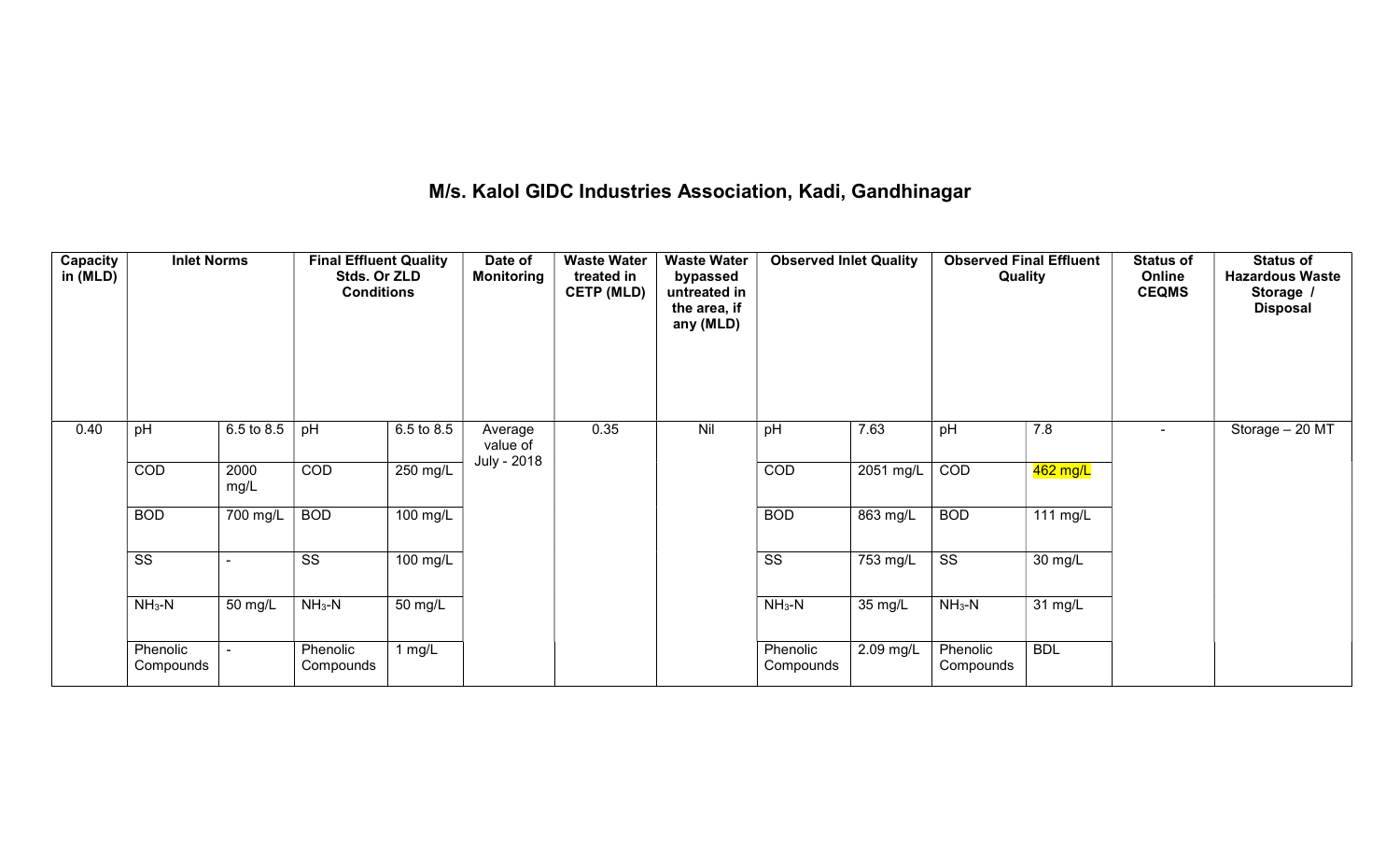## M/s. Zydus Infrastructure Pvt.Ltd, Changodar, Ahmedabad

| <b>Capacity</b><br>in (MLD) | <b>Inlet Norms</b>                   |             | <b>Final Effluent Quality</b><br>Stds. Or ZLD<br><b>Conditions</b> |                                | Date of<br><b>Monitoring</b> | <b>Waste Water</b><br>treated in<br><b>CETP (MLD)</b> | <b>Waste Water</b><br>bypassed<br>untreated in<br>the area, if<br>any (MLD) | <b>Observed Inlet Quality</b>        | <b>Observed Final Effluent</b><br>Quality |            | <b>Status of</b><br>Online<br><b>CEQMS</b> | <b>Status of</b><br><b>Hazardous Waste</b><br>Storage /<br><b>Disposal</b> |
|-----------------------------|--------------------------------------|-------------|--------------------------------------------------------------------|--------------------------------|------------------------------|-------------------------------------------------------|-----------------------------------------------------------------------------|--------------------------------------|-------------------------------------------|------------|--------------------------------------------|----------------------------------------------------------------------------|
| 1.5                         | pH                                   | $6 - 8$     | pH                                                                 | No outlet<br>norms             | Average<br>value of          | 1.3                                                   | Nil                                                                         | pH                                   | pH                                        | 7.26       | $pH, \overline{TOC}$<br>meter              | Storage - 25 MT                                                            |
|                             | COD                                  | 850 mg/L    | COD                                                                | are<br>prescribe<br>d as it is | July - 2018                  |                                                       |                                                                             | COD                                  | COD                                       | 33 mg/L    |                                            |                                                                            |
|                             | BOD(3)<br>days at<br>$27^{\circ}C$ ) | $400$ mg/L  | BOD(3)<br>days at<br>$27^{\circ}C$ )                               | a ZLD<br>based<br>CETP by      |                              |                                                       |                                                                             | BOD(3)<br>days at<br>$27^{\circ}C$ ) | BOD(3)<br>days at<br>$27^{\circ}C$ )      | $6$ mg/L   |                                            |                                                                            |
|                             | SS                                   | 300 mg/L    | SS                                                                 | the<br>means of<br><b>MEE</b>  |                              |                                                       |                                                                             | SS                                   | SS                                        | $4$ mg/L   |                                            |                                                                            |
|                             | $NH3-N$                              | $<$ 10 mg/L | $NH3-N$                                                            |                                |                              |                                                       |                                                                             | $NH3-N$                              | $NH3-N$                                   | 1 $mg/L$   |                                            |                                                                            |
|                             | Phenolic<br>Compounds                | $<$ 3 mg/L  | Phenolic<br>Compounds                                              |                                |                              |                                                       |                                                                             | Phenolic<br>Compounds                | Phenolic<br>Compounds                     | <b>BDL</b> |                                            |                                                                            |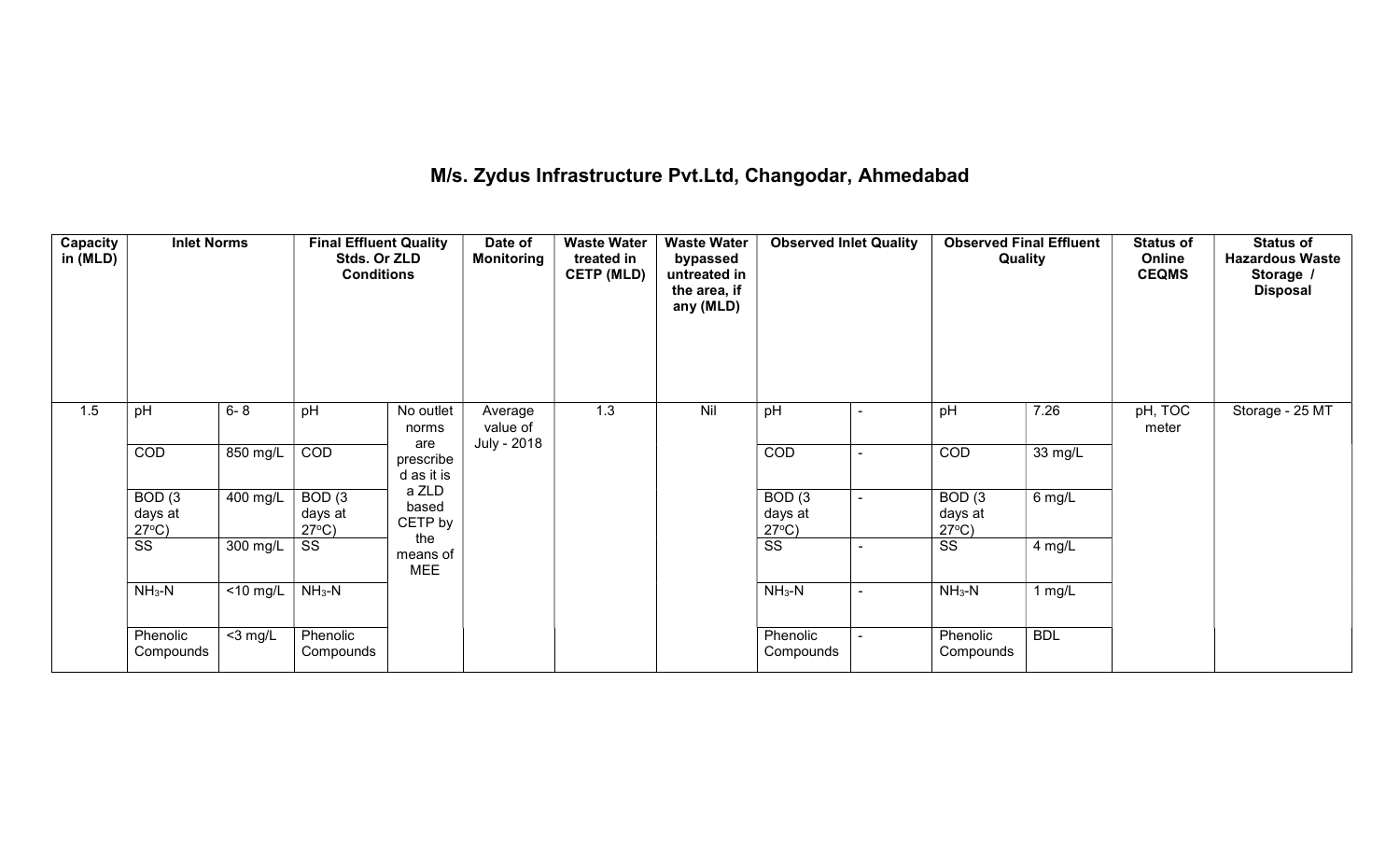#### M/s. Tata Motors Ltd Vendors Park, Sanand, Ahmedabad

| Capacity<br>in (MLD) | <b>Inlet Norms</b>     |                       | <b>Final Effluent Quality</b><br>Stds. Or ZLD<br><b>Conditions</b> |                   | Date of<br>Monitoring | <b>Waste Water</b><br>treated in<br><b>CETP (MLD)</b> | <b>Waste Water</b><br>bypassed<br>untreated in<br>the area, if<br>any (MLD) | <b>Observed Inlet Quality</b> |                          | Quality                | <b>Observed Final Effluent</b> | <b>Status of</b><br>Online<br><b>CEQMS</b> | <b>Status of</b><br><b>Hazardous Waste</b><br>Storage /<br><b>Disposal</b> |
|----------------------|------------------------|-----------------------|--------------------------------------------------------------------|-------------------|-----------------------|-------------------------------------------------------|-----------------------------------------------------------------------------|-------------------------------|--------------------------|------------------------|--------------------------------|--------------------------------------------|----------------------------------------------------------------------------|
| 1.5                  | pH                     | $6 - 10.5$            | pH                                                                 | $6.5 - 8.5$       | Average<br>value of   | 0.10                                                  | Nil                                                                         | pH                            | ٠                        | pH                     | 7.65                           | pH, DO<br>meter, TOC                       | $\sim$                                                                     |
|                      | COD                    | 900 mg/L              | COD                                                                | 100 mg/L          | July - 2018           |                                                       |                                                                             | COD                           |                          | COD                    | $\overline{36}$ mg/L           | meter, Flow<br>meter                       |                                                                            |
|                      | <b>BOD</b>             | 250 mg/L              | <b>BOD</b>                                                         | $30 \text{ mg/L}$ |                       |                                                       |                                                                             | <b>BOD</b>                    | $\overline{\phantom{0}}$ | <b>BOD</b>             | 7 mg/L                         |                                            |                                                                            |
|                      | $\overline{\text{ss}}$ | 100 mg/L              | $\overline{\text{SS}}$                                             | 100 mg/L          |                       |                                                       |                                                                             | $\overline{\text{SS}}$        |                          | $\overline{\text{ss}}$ | 20 mg/L                        |                                            |                                                                            |
|                      | $NH3-N$                | 50 mg/L               | $NH3-N$                                                            | 50 mg/L           |                       |                                                       |                                                                             | $NH3-N$                       | $\sim$                   | $NH3-N$                | 4 mg/L                         |                                            |                                                                            |
|                      | Phenolic<br>Compounds  | Not<br>Applicabl<br>e | Phenolic<br>Compounds                                              | 1 $mg/L$          |                       |                                                       |                                                                             | Phenolic<br>Compounds         |                          | Phenolic<br>Compounds  | <b>BDL</b>                     |                                            |                                                                            |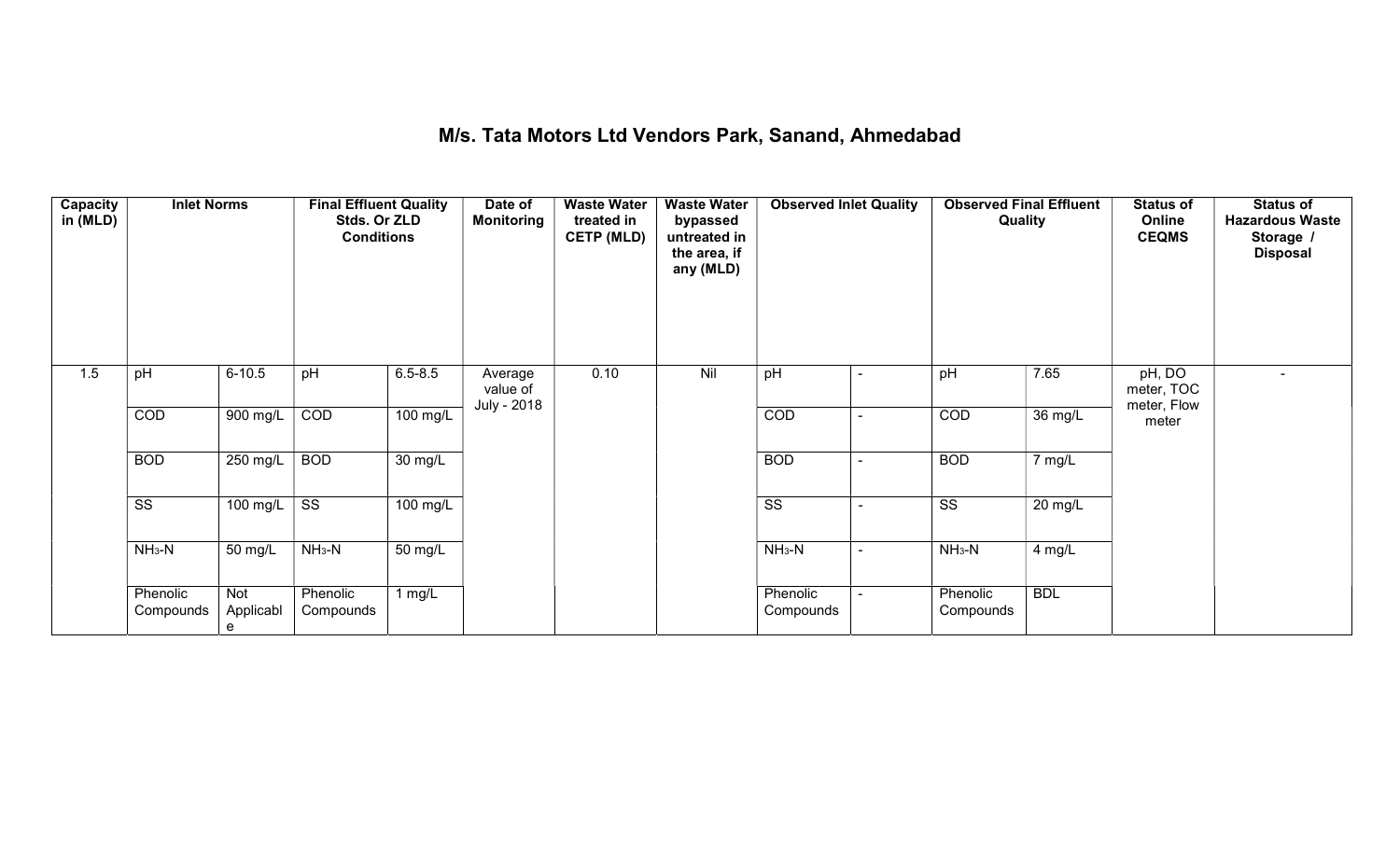## M/s. Bavla Eco Project Ltd., Bavla, Ahmedabad

| Capacity<br>in (MLD) | <b>Inlet Norms</b>     |                          | <b>Final Effluent Quality</b><br>Stds. Or ZLD<br><b>Conditions</b> |                              | Date of<br><b>Monitoring</b>       | <b>Waste Water</b><br>treated in<br><b>CETP (MLD)</b> | <b>Waste Water</b><br>bypassed<br>untreated in<br>the area, if<br>any (MLD) | <b>Observed Inlet Quality</b> |                          | <b>Observed Final Effluent</b><br>Quality |                    | <b>Status of</b><br>Online<br><b>CEQMS</b> | <b>Status of</b><br><b>Hazardous Waste</b><br>Storage /<br><b>Disposal</b> |
|----------------------|------------------------|--------------------------|--------------------------------------------------------------------|------------------------------|------------------------------------|-------------------------------------------------------|-----------------------------------------------------------------------------|-------------------------------|--------------------------|-------------------------------------------|--------------------|--------------------------------------------|----------------------------------------------------------------------------|
| 1.00                 | pH                     | $5.5 - 8.5$              | pH                                                                 | $6.5 - 8.5$                  | Average<br>value of<br>July - 2018 | 1.00                                                  | Nil                                                                         | pH                            | $\blacksquare$           | pH                                        | 7.52               | $\sim$                                     | Sludge is used as<br>Manure                                                |
|                      | COD                    | 4500<br>mg/L             | COD                                                                | 250 mg/L                     |                                    |                                                       |                                                                             | COD                           | $\sim$                   | COD                                       | 490 mg/L           |                                            |                                                                            |
|                      | <b>BOD</b>             | 1500<br>mg/L             | <b>BOD</b>                                                         | $100$ mg/L                   |                                    |                                                       |                                                                             | <b>BOD</b>                    | $\sim$                   | <b>BOD</b>                                | $135 \text{ mg/L}$ |                                            |                                                                            |
|                      | $\overline{\text{SS}}$ | 300 mg/L                 | $\overline{\text{ss}}$                                             | 100 mg/L                     |                                    |                                                       |                                                                             | $\overline{\text{ss}}$        | $\overline{\phantom{a}}$ | $\overline{\text{ss}}$                    | $320$ mg/L         |                                            |                                                                            |
|                      | $NH3-N$                | $\overline{\phantom{a}}$ | $NH3-N$                                                            | 50 mg/L                      |                                    |                                                       |                                                                             | $NH3-N$                       | $\sim$                   | $NH3-N$                                   | 45 mg/L            |                                            |                                                                            |
|                      | Phenolic<br>Compounds  | $\blacksquare$           | Phenolic<br>Compounds                                              | <b>Not</b><br>Applicabl<br>e |                                    |                                                       |                                                                             | Phenolic<br>Compounds         | ۰.                       | Phenolic<br>Compounds                     | $\mathbf{u}$       |                                            |                                                                            |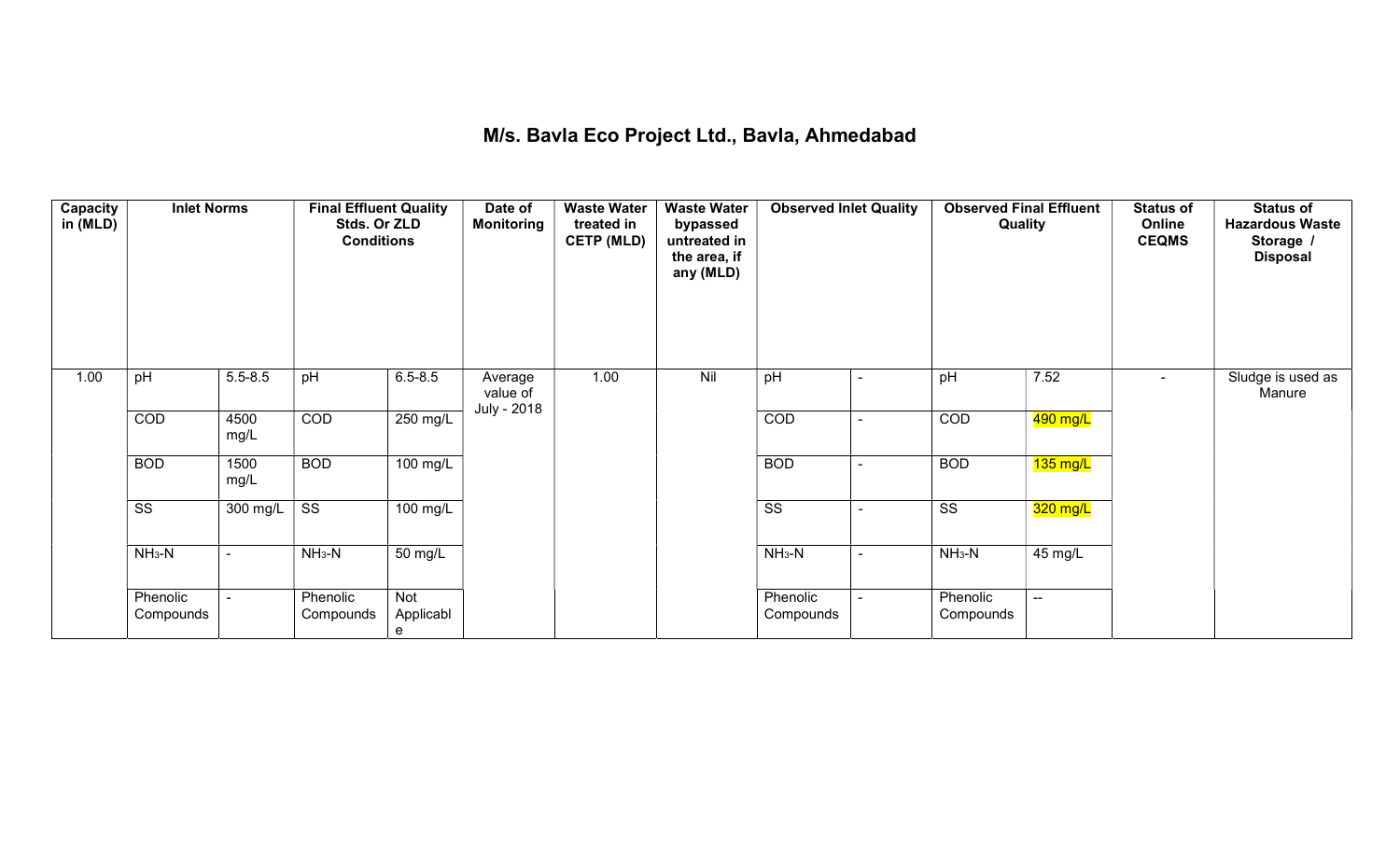## M/s. Vinayak Jal Sudhikaran Sahakari Mandali Ltd, Bavla, Ahmedabad

| Capacity<br>in (MLD) | <b>Inlet Norms</b>     |              | <b>Final Effluent Quality</b><br>Stds. Or ZLD<br><b>Conditions</b> |                       | Date of<br><b>Monitoring</b> | <b>Waste Water</b><br>treated in<br><b>CETP (MLD)</b><br>1.50 | <b>Waste Water</b><br>bypassed<br>untreated in<br>the area, if<br>any (MLD)<br>Nil | <b>Observed Inlet Quality</b> |                          | <b>Observed Final Effluent</b><br>Quality |            | <b>Status of</b><br>Online<br><b>CEQMS</b> | <b>Status of</b><br><b>Hazardous Waste</b><br>Storage /<br><b>Disposal</b> |
|----------------------|------------------------|--------------|--------------------------------------------------------------------|-----------------------|------------------------------|---------------------------------------------------------------|------------------------------------------------------------------------------------|-------------------------------|--------------------------|-------------------------------------------|------------|--------------------------------------------|----------------------------------------------------------------------------|
| 1.50                 | pH                     | $5.5 - 8.5$  | pH                                                                 | $6.5 - 8.5$           | Average<br>value of          |                                                               |                                                                                    | pH                            | $\blacksquare$           | pH                                        | 7.95       | $\sim$                                     | Sludge is used as<br>Manure                                                |
|                      | COD                    | 4500<br>mg/L | COD                                                                | 250mg/L               | July - 2018                  |                                                               |                                                                                    | COD                           | $\blacksquare$           | COD                                       | $296$ mg/L |                                            |                                                                            |
|                      | <b>BOD</b>             | 1500<br>mg/L | <b>BOD</b>                                                         | 100 mg/L              |                              |                                                               |                                                                                    | <b>BOD</b>                    | $\overline{\phantom{a}}$ | <b>BOD</b>                                | 53 mg/L    |                                            |                                                                            |
|                      | $\overline{\text{ss}}$ | $300$ mg/L   | $\overline{\text{SS}}$                                             | $100$ mg/L            |                              |                                                               |                                                                                    | $\overline{\text{ss}}$        |                          | $\overline{\text{ss}}$                    | $162$ mg/L |                                            |                                                                            |
|                      | $NH3-N$                | $\sim$       | $NH3-N$                                                            | 50 mg/L               |                              |                                                               |                                                                                    | $NH3-N$                       | $\sim$                   | $NH3-N$                                   | 23 mg/L    |                                            |                                                                            |
|                      | Phenolic<br>Compounds  |              | Phenolic<br>Compounds                                              | Not<br>Applicabl<br>e |                              |                                                               |                                                                                    | Phenolic<br>Compounds         |                          | Phenolic<br>Compounds                     |            |                                            |                                                                            |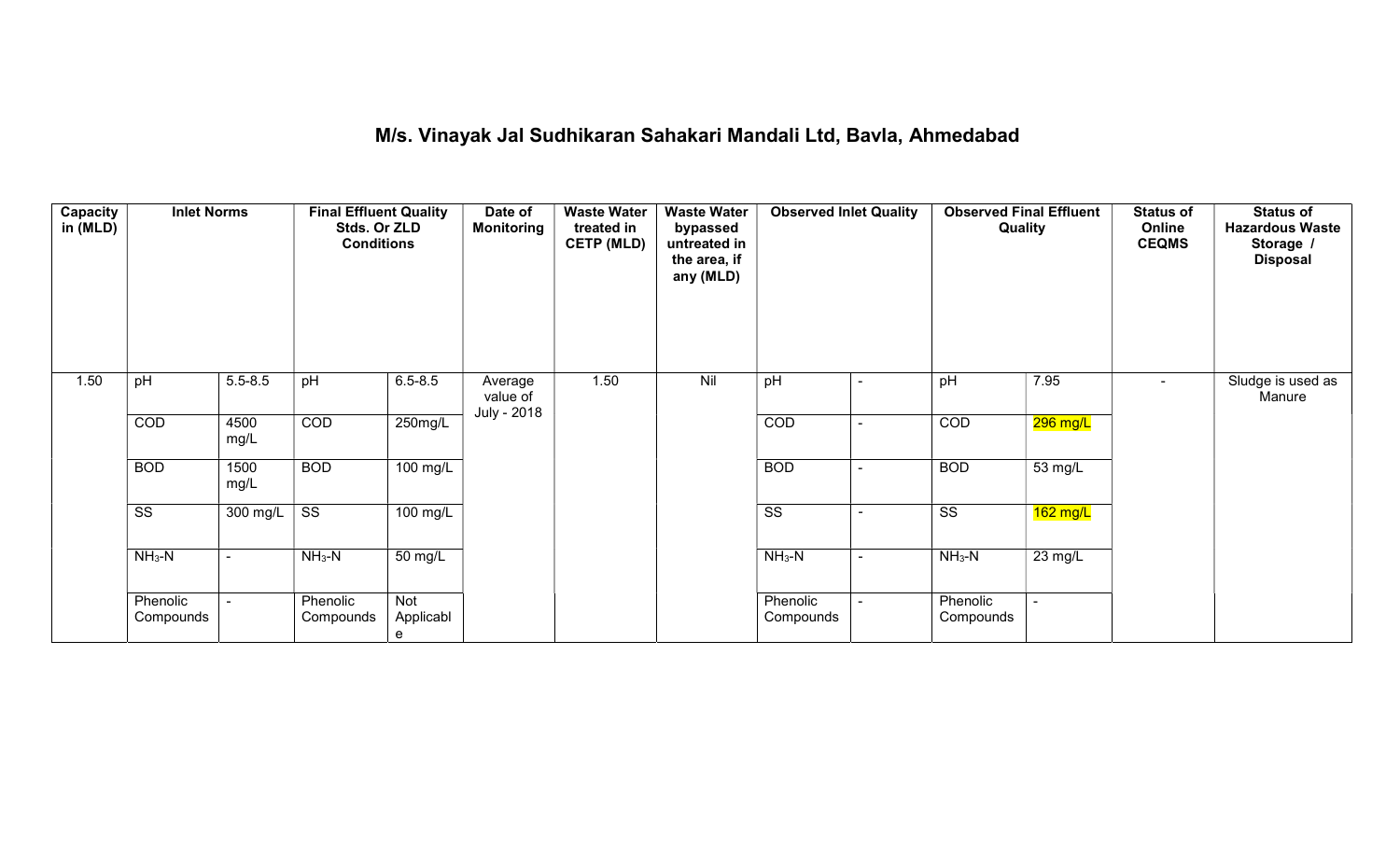## M/s. Jay Khodiyar Enviro-Technologies Pvt. Ltd., Rajkot

| Capacity<br>in (MLD) | <b>Inlet Norms</b>     |                | <b>Final Effluent Quality</b><br>Stds. Or ZLD<br><b>Conditions</b> |                      | Date of<br><b>Monitoring</b>   | <b>Waste Water</b><br>treated in<br><b>CETP (MLD)</b> | <b>Waste Water</b><br>bypassed<br>untreated in<br>the area, if<br>any (MLD) | <b>Observed Inlet Quality</b> |                          | Quality                |                          | <b>Status of</b><br>Online<br><b>CEQMS</b> | <b>Status of</b><br><b>Hazardous Waste</b><br>Storage /<br><b>Disposal</b> |
|----------------------|------------------------|----------------|--------------------------------------------------------------------|----------------------|--------------------------------|-------------------------------------------------------|-----------------------------------------------------------------------------|-------------------------------|--------------------------|------------------------|--------------------------|--------------------------------------------|----------------------------------------------------------------------------|
| 0.025                | pH                     | Up to 5        | pH                                                                 | 6.5 to 8.5           | No<br>Sampling in<br>the month | 0.007                                                 | Nil                                                                         | pH                            | $\blacksquare$           | pH                     | $\blacksquare$           | $\blacksquare$                             | Storage - 9 MT                                                             |
|                      | COD                    | 250 mg/L       | COD                                                                | 100 mg/L             | $of$ July $-$<br>2018          |                                                       |                                                                             | COD                           | $\sim$                   | COD                    | $\sim$                   |                                            |                                                                            |
|                      | <b>BOD</b>             | 100 mg/L       | <b>BOD</b>                                                         | 30 mg/L              |                                |                                                       |                                                                             | <b>BOD</b>                    | $\blacksquare$           | <b>BOD</b>             | ۰                        |                                            |                                                                            |
|                      | $\overline{\text{SS}}$ | 250 mg/L       | $\overline{\text{ss}}$                                             | 100 mg/L             |                                |                                                       |                                                                             | $\overline{\text{ss}}$        | $\overline{\phantom{0}}$ | $\overline{\text{ss}}$ | $\overline{\phantom{a}}$ |                                            |                                                                            |
|                      | $NH3-N$                | $\blacksquare$ | $NH3-N$                                                            | $\overline{50}$ mg/L |                                |                                                       |                                                                             | $NH3-N$                       | $\blacksquare$           | $NH3-N$                | $\blacksquare$           |                                            |                                                                            |
|                      | Phenolic<br>Compounds  |                | Phenolic<br>Compounds                                              | 1 mg/ $\overline{L}$ |                                |                                                       |                                                                             | Phenolic<br>Compounds         |                          | Phenolic<br>Compounds  |                          |                                            |                                                                            |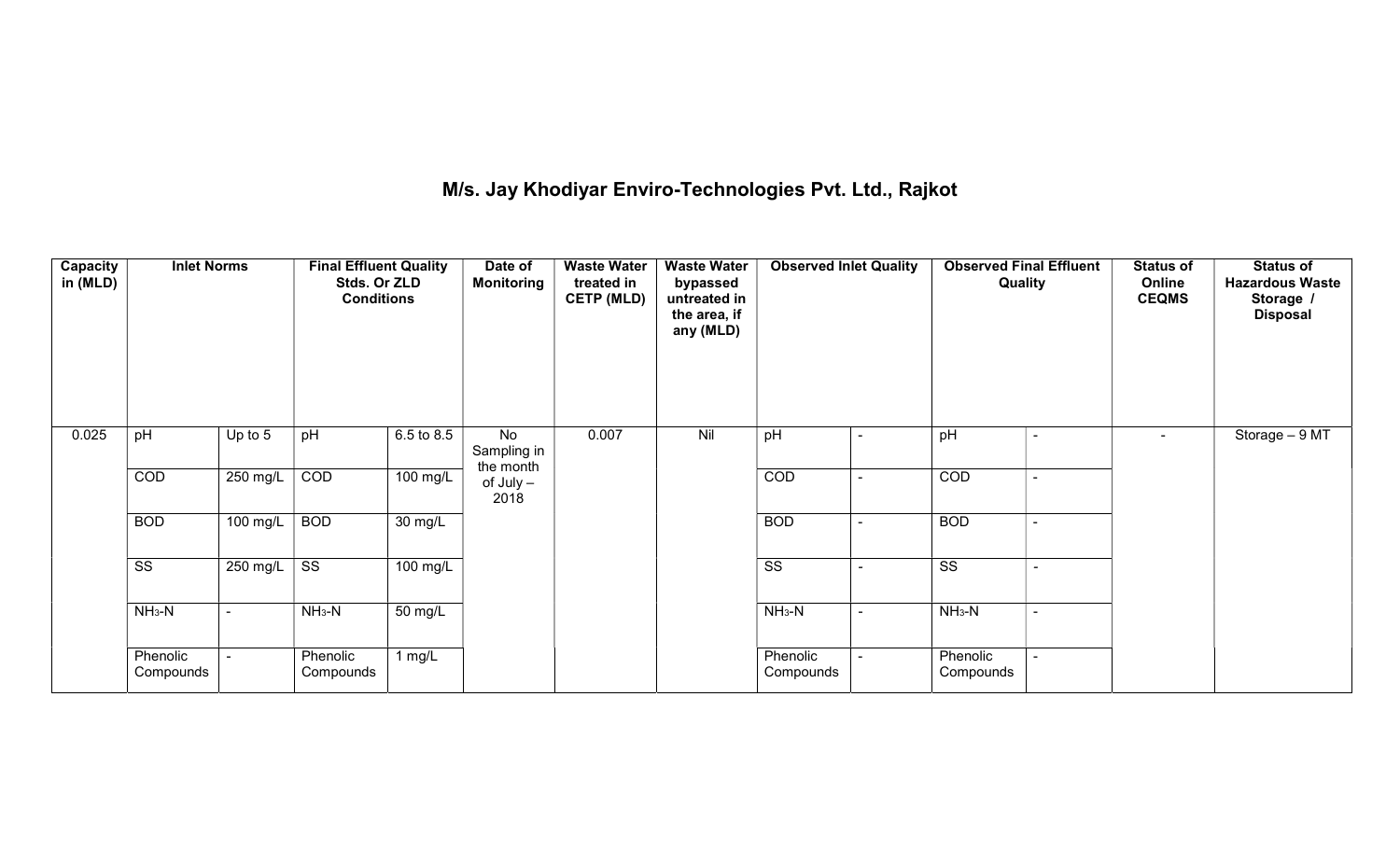## M/s. Jetpur Dyeing & Printing Association, Jetpur, Rajkot

| Capacity<br>in (MLD) | <b>Inlet Norms</b>     |                  | <b>Final Effluent Quality</b><br>Stds. Or ZLD<br><b>Conditions</b> |                      | Date of<br><b>Monitoring</b> | <b>Waste Water</b><br>treated in<br><b>CETP (MLD)</b> | <b>Waste Water</b><br>bypassed<br>untreated in<br>the area, if<br>any (MLD) | <b>Observed Inlet Quality</b> |                   | Quality                | <b>Observed Final Effluent</b> | <b>Status of</b><br>Online<br><b>CEQMS</b> | <b>Status of</b><br><b>Hazardous Waste</b><br>Storage<br><b>Disposal</b> |
|----------------------|------------------------|------------------|--------------------------------------------------------------------|----------------------|------------------------------|-------------------------------------------------------|-----------------------------------------------------------------------------|-------------------------------|-------------------|------------------------|--------------------------------|--------------------------------------------|--------------------------------------------------------------------------|
| 10.00                | pH                     | $10.5 - 12.0$    | pH                                                                 | $6.5 - 8.5$          | Average<br>value of          | 7.00                                                  | Nil                                                                         | pH                            | 10.935            | pH                     | 8.19                           | pH, Flow<br>meter                          | Storage- 90 MT                                                           |
|                      | COD                    | 1000<br>mg/L     | COD                                                                | 250 mg/L             | July - 2018                  |                                                       |                                                                             | COD                           | 1029 mg/L         | COD                    | 135 mg/L                       |                                            |                                                                          |
|                      | <b>BOD</b>             | 350 mg/L         | <b>BOD</b>                                                         | 100 mg/L             |                              |                                                       |                                                                             | <b>BOD</b>                    | 333 mg/L          | <b>BOD</b>             | 39 mg/L                        |                                            |                                                                          |
|                      | $\overline{\text{ss}}$ | 2000<br>mg/L     | $\overline{\text{SS}}$                                             | 100 mg/L             |                              |                                                       |                                                                             | $\overline{\text{SS}}$        | 578 mg/L          | $\overline{\text{SS}}$ | 95 mg/L                        |                                            |                                                                          |
|                      | $NH3-N$                | 75 mg/L          | $NH3-N$                                                            | $\overline{50}$ mg/L |                              |                                                       |                                                                             | $NH3-N$                       | $12 \text{ mg/L}$ | $NH3-N$                | 9 mg/L                         |                                            |                                                                          |
|                      | Phenolic<br>Compounds  | $5 \text{ mg/L}$ | Phenolic<br>Compounds                                              | 1 $mg/L$             |                              |                                                       |                                                                             | Phenolic<br>Compounds         |                   | Phenolic<br>Compounds  |                                |                                            |                                                                          |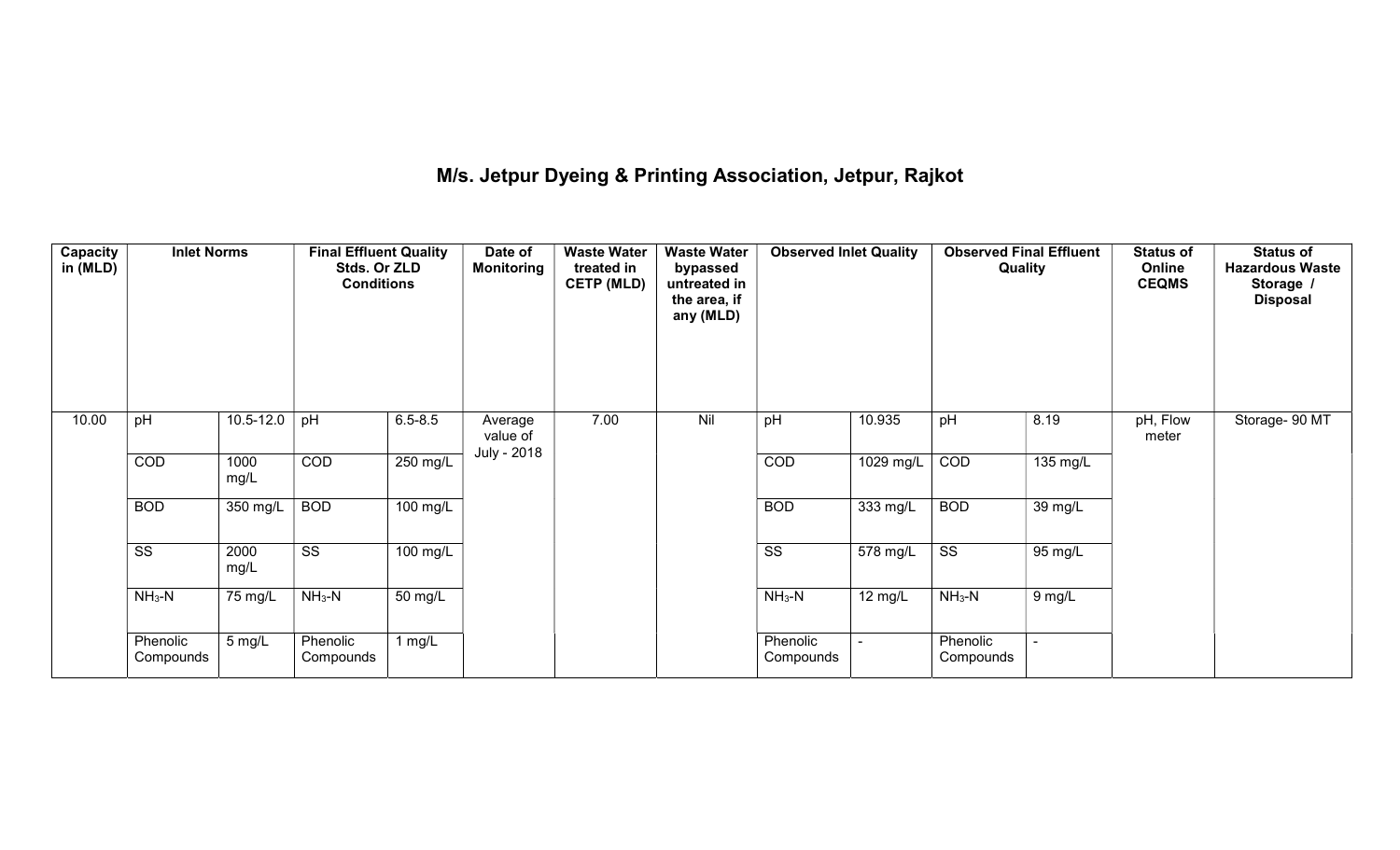## M/s. Shri Dhareshwar GIDC Vistar Association,Dhareshwar, Rajkot

| Capacity<br>in (MLD) | <b>Inlet Norms</b>     |                  | <b>Final Effluent Quality</b><br>Stds. Or ZLD<br><b>Conditions</b> |                      | Date of<br><b>Monitoring</b> | <b>Waste Water</b><br>treated in<br><b>CETP (MLD)</b> | <b>Waste Water</b><br>bypassed<br>untreated in<br>the area, if<br>any (MLD) | <b>Observed Inlet Quality</b> |                          | <b>Observed Final Effluent</b><br>Quality |  | <b>Status of</b><br>Online<br><b>CEQMS</b> | <b>Status of</b><br><b>Hazardous Waste</b><br>Storage /<br><b>Disposal</b> |
|----------------------|------------------------|------------------|--------------------------------------------------------------------|----------------------|------------------------------|-------------------------------------------------------|-----------------------------------------------------------------------------|-------------------------------|--------------------------|-------------------------------------------|--|--------------------------------------------|----------------------------------------------------------------------------|
| 0.09                 | pH                     | $10.5 - 12$      | pH                                                                 | 6.5 to 9             | No visit in<br>the month     | 0.07                                                  | Nil                                                                         | pH                            | $\overline{\phantom{a}}$ | pH                                        |  | pH, Flow<br>Meter                          | $\overline{\phantom{0}}$                                                   |
|                      | COD                    | 1000<br>mg/L     | COD                                                                | 100 mg/L             | of July -<br>2018            |                                                       |                                                                             | COD                           | $\overline{\phantom{0}}$ | COD                                       |  |                                            |                                                                            |
|                      | <b>BOD</b>             | 350 mg/L         | <b>BOD</b>                                                         | $\overline{30}$ mg/L |                              |                                                       |                                                                             | <b>BOD</b>                    | $\sim$                   | <b>BOD</b>                                |  |                                            |                                                                            |
|                      | $\overline{\text{ss}}$ | 2000<br>mg/L     | $\overline{\text{ss}}$                                             | $100 \text{ mg/L}$   |                              |                                                       |                                                                             | $\overline{\text{SS}}$        |                          | $\overline{\text{SS}}$                    |  |                                            |                                                                            |
|                      | $NH3-N$                | 75 mg/L          | $NH3-N$                                                            | $\overline{50}$ mg/L |                              |                                                       |                                                                             | $NH3-N$                       | $\sim$                   | $NH_3-N$                                  |  |                                            |                                                                            |
|                      | Phenolic<br>Compounds  | $5 \text{ mg/L}$ | Phenolic<br>Compounds                                              | 1 $mg/L$             |                              |                                                       |                                                                             | Phenolic<br>Compounds         |                          | Phenolic<br>Compounds                     |  |                                            |                                                                            |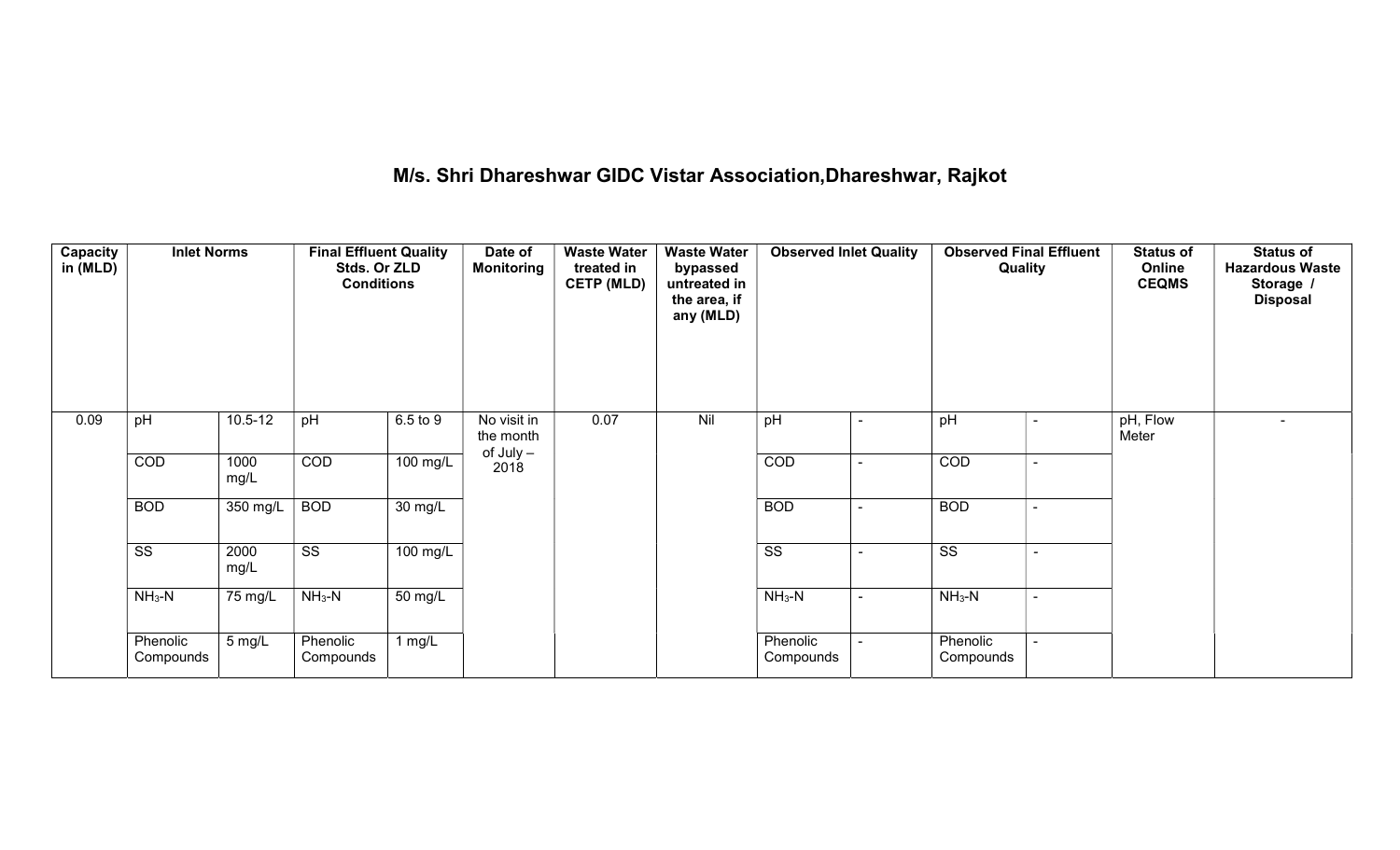## M/s. Bhatgam Washing Ghat Suddhikaran Yojana Pvt. Ltd., Bhatgam, Rajkot

| Capacity<br>in (MLD) | <b>Inlet Norms</b><br><b>Final Effluent Quality</b><br>Stds. Or ZLD<br><b>Conditions</b> |              |                        | <b>Waste Water</b><br>Date of<br><b>Monitoring</b><br>treated in<br><b>CETP (MLD)</b> |                                    | <b>Waste Water</b><br>bypassed<br>untreated in<br>the area, if<br>any (MLD) | <b>Observed Inlet Quality</b> |                        | <b>Observed Final Effluent</b><br>Quality |                        | <b>Status of</b><br>Online<br><b>CEQMS</b> | <b>Status of</b><br><b>Hazardous Waste</b><br>Storage /<br><b>Disposal</b> |  |
|----------------------|------------------------------------------------------------------------------------------|--------------|------------------------|---------------------------------------------------------------------------------------|------------------------------------|-----------------------------------------------------------------------------|-------------------------------|------------------------|-------------------------------------------|------------------------|--------------------------------------------|----------------------------------------------------------------------------|--|
| 30                   | pH                                                                                       | $10.5 - 12$  | pH                     | $6.5 - 9$                                                                             | Average<br>value of<br>July - 2018 | 6.00                                                                        | Nil                           | pH                     | 10.93                                     | pH                     | 8.71                                       | pH, Flow<br>meter, SS,<br>Color, MLSS,                                     |  |
|                      | COD                                                                                      | 1000<br>mg/L | COD                    | 100 mg/L                                                                              |                                    |                                                                             |                               | COD                    | 209 mg/L                                  | COD                    | 106 mg/L                                   | COD                                                                        |  |
|                      | <b>BOD</b>                                                                               | $350$ mg/L   | <b>BOD</b>             | $\overline{30}$ mg/L                                                                  |                                    |                                                                             |                               | <b>BOD</b>             | 50 mg/L                                   | <b>BOD</b>             | 33 mg/L                                    |                                                                            |  |
|                      | $\overline{\text{ss}}$                                                                   | 2000<br>mg/L | $\overline{\text{ss}}$ | 100 mg/L                                                                              |                                    |                                                                             |                               | $\overline{\text{ss}}$ | $\overline{236}$ mg/L                     | $\overline{\text{SS}}$ | 388 mg/L                                   |                                                                            |  |
|                      | $NH3-N$                                                                                  | 75 mg/L      | $NH3-N$                | $\overline{50}$ mg/L                                                                  |                                    |                                                                             |                               | $NH3-N$                | $26$ mg/L                                 | $NH3-N$                | 2 mg/L                                     |                                                                            |  |
|                      | Phenolic<br>Compounds                                                                    | 5 mg/L       | Phenolic<br>Compounds  | 1 mg/L                                                                                |                                    |                                                                             |                               | Phenolic<br>Compounds  |                                           | Phenolic<br>Compounds  | $\overline{\phantom{a}}$                   |                                                                            |  |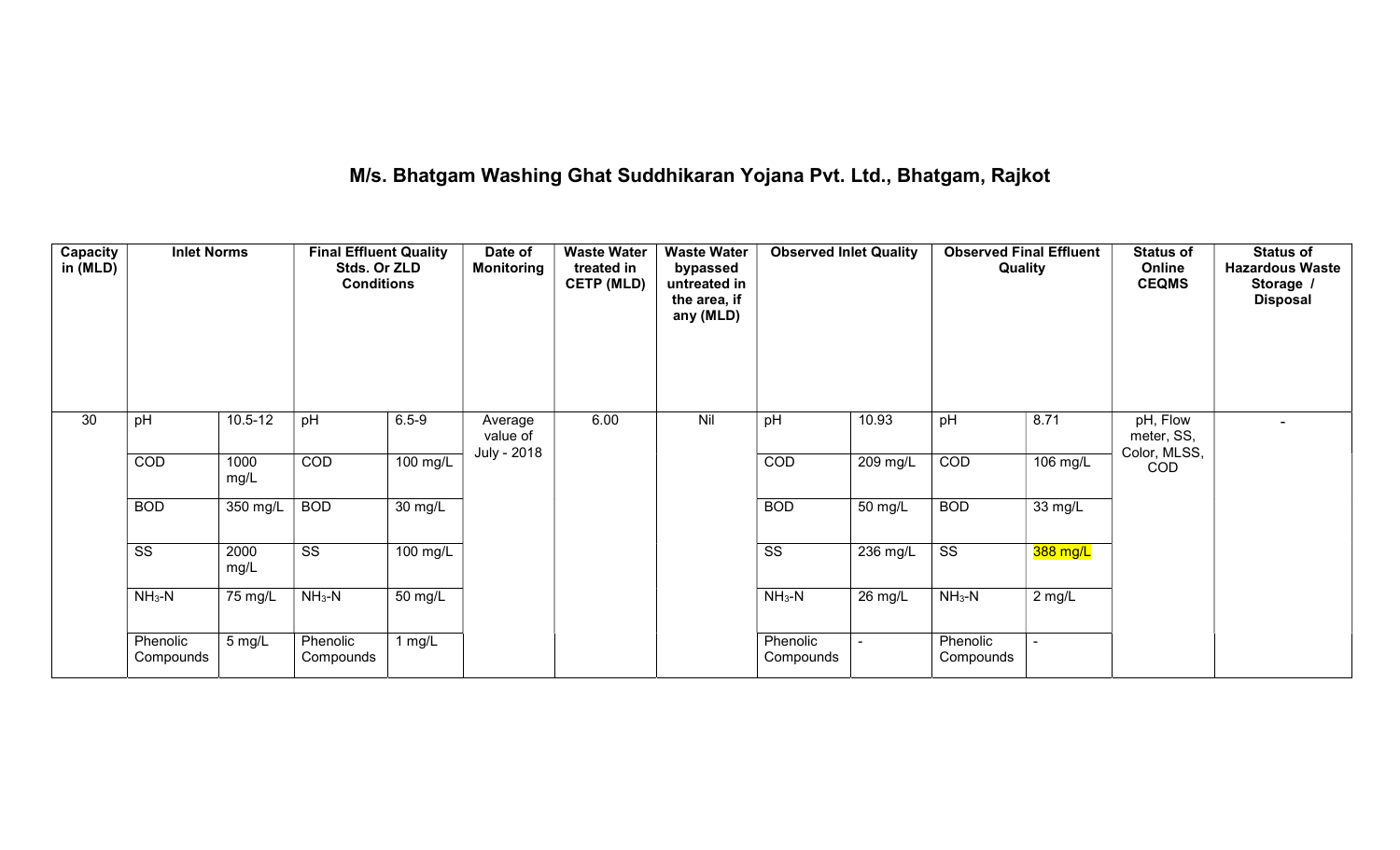## M/s. Veraval Industries Association, Veraval, Junagadh

| Capacity<br>in (MLD) | <b>Inlet Norms</b>     |              | <b>Final Effluent Quality</b><br>Stds. Or ZLD<br><b>Conditions</b> |            | Date of<br><b>Monitoring</b> | <b>Waste Water</b><br>treated in<br><b>CETP (MLD)</b> | <b>Waste Water</b><br>bypassed<br>untreated in<br>the area, if<br>any (MLD) | <b>Observed Inlet Quality</b><br><b>Observed Final Effluent</b><br>Quality |                          | <b>Status of</b><br>Online<br><b>CEQMS</b> | <b>Status of</b><br><b>Hazardous Waste</b><br>Storage /<br><b>Disposal</b> |                          |
|----------------------|------------------------|--------------|--------------------------------------------------------------------|------------|------------------------------|-------------------------------------------------------|-----------------------------------------------------------------------------|----------------------------------------------------------------------------|--------------------------|--------------------------------------------|----------------------------------------------------------------------------|--------------------------|
| $5\phantom{.0}$      | pH                     | 5.5 to 9     | pH                                                                 | 6 to 9     | No visit in<br>the month     | 1.5                                                   | Nil                                                                         | pH                                                                         |                          | pH                                         | $\sim$                                                                     | $\overline{\phantom{0}}$ |
|                      | COD                    | 3500<br>mg/L | COD                                                                | 250 mg/L   | of July -<br>2018            |                                                       |                                                                             | COD                                                                        |                          | COD                                        |                                                                            |                          |
|                      | <b>BOD</b>             | 1000<br>mg/L | <b>BOD</b>                                                         | $100$ mg/L |                              |                                                       |                                                                             | <b>BOD</b>                                                                 | $\overline{\phantom{0}}$ | <b>BOD</b>                                 |                                                                            |                          |
|                      | $\overline{\text{ss}}$ | 200 mg/L     | SS                                                                 | $100$ mg/L |                              |                                                       |                                                                             | $\overline{\text{ss}}$                                                     |                          | $\overline{\text{ss}}$                     |                                                                            |                          |
|                      | $NH3-N$                | 50 mg/L      | $NH3-N$                                                            | 50 mg/L    |                              |                                                       |                                                                             | $NH_3-N$                                                                   | $\sim$                   | $NH_3-N$                                   |                                                                            |                          |
|                      | Phenol                 |              | Phenol                                                             |            |                              |                                                       |                                                                             | Phenolic<br>Compounds                                                      |                          | Phenolic<br>Compounds                      |                                                                            |                          |